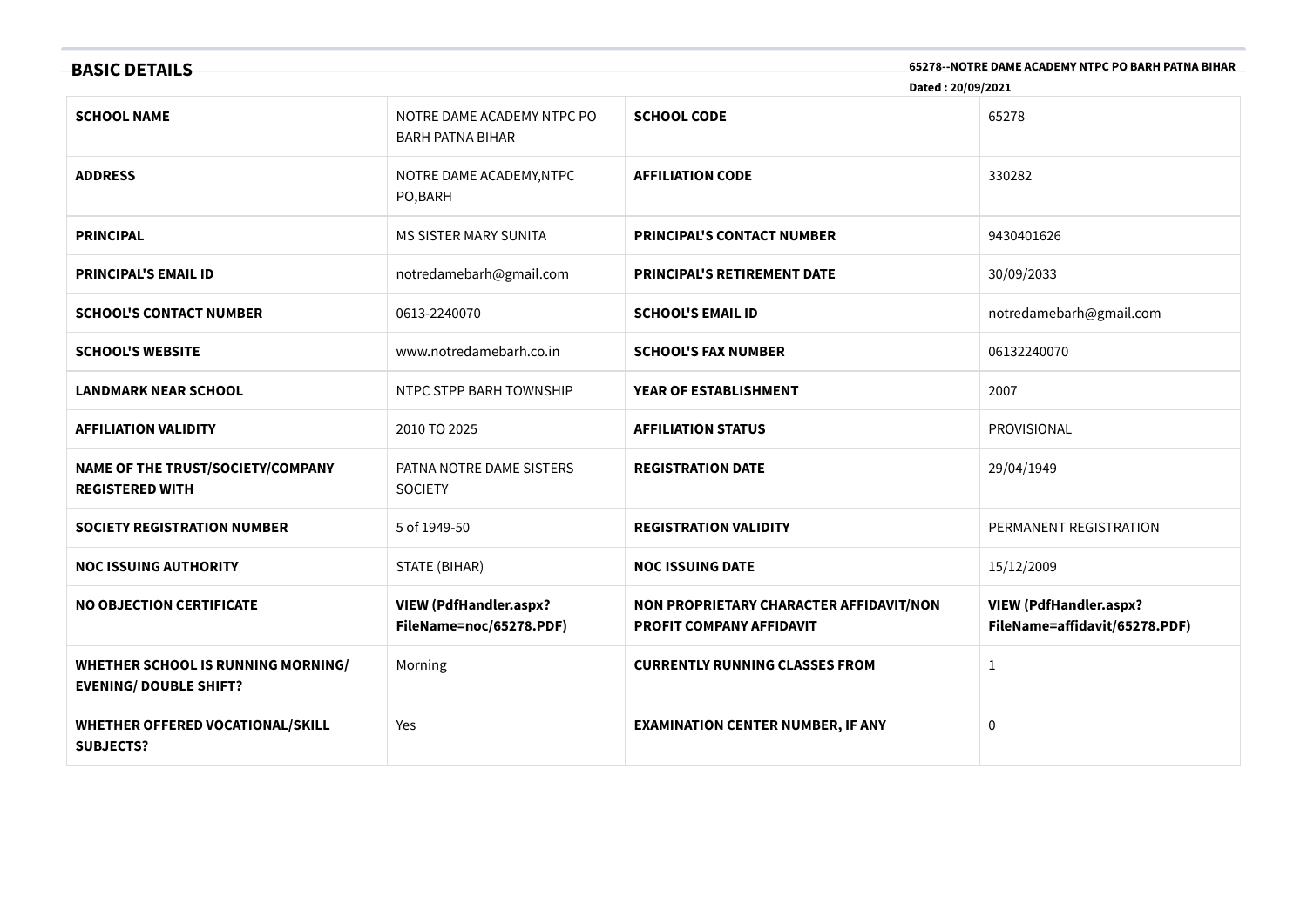| <b>FACULTY DETAILS</b>                                                                                                                                                                                    |            | 65278--NOTRE DAME ACADEMY NTPC PO BARH PATNA BIHAR                  |      |
|-----------------------------------------------------------------------------------------------------------------------------------------------------------------------------------------------------------|------------|---------------------------------------------------------------------|------|
|                                                                                                                                                                                                           |            | Dated: 21/09/2021                                                   |      |
| <b>TOTAL NUMBER OF TEACHERS (ALL CLASSES)</b>                                                                                                                                                             | 36         | <b>NUMBER OF PGTS</b>                                               | 8    |
| <b>NUMBER OF TGTS</b>                                                                                                                                                                                     | 14         | <b>NUMBER OF PRTS</b>                                               | 10   |
| <b>NUMBER OF PETS</b>                                                                                                                                                                                     |            | <b>OTHER NON-TEACHING STAFF</b>                                     | 13   |
| NUMBER OF MANDATORY TRAINING QUALIFIED TEACHERS                                                                                                                                                           | 36         | NUMBER OF TRAININGS ATTENDED<br><b>BY FACULTY SINCE LAST YEAR</b>   | 158  |
| WHETHER SPECIAL EDUCATOR APPOINTED?                                                                                                                                                                       | NO.        | <b>WHETHER COUNSELLOR AND</b><br><b>WELLNESS TEACHER APPOINTED?</b> | YES. |
| HAS MANDATORY TRAINING OF TEACHERS AS PER THE TRAINING POLICY (SECTION-16 OF AFFILIATION BYE-LAWS)<br>(http://cbseaff.nic.in/cbse_aff/attachment/onlineservices/affiliation-Bye-Laws.pdf) BEEN COMPLETED? | <b>YES</b> | <b>NUMBER OF NTTS</b>                                               | 4    |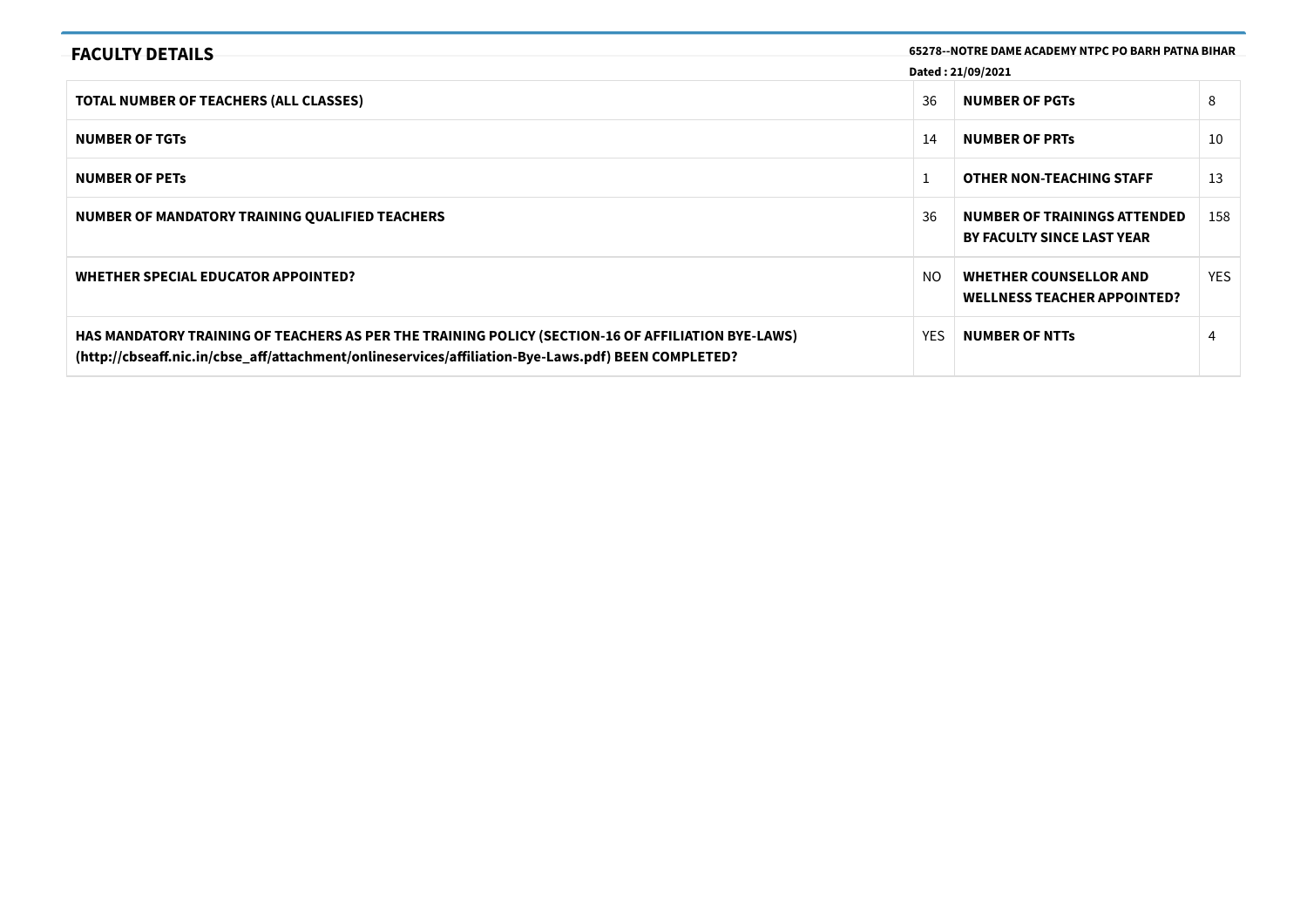| <b>STUDENT DETAILS</b><br>65278 -- NOTRE DAME ACADEMY NTPC PO BARH PATNA BIHAR<br>Dated: 20/09/2021 |                          |                        |                          |  |  |  |
|-----------------------------------------------------------------------------------------------------|--------------------------|------------------------|--------------------------|--|--|--|
| <b>CLASS</b>                                                                                        | TOTAL NUMBER OF SECTIONS | TOTAL PER CLASS INTAKE | TOTAL NUMBER OF STUDENTS |  |  |  |
| $\mathbf{1}$                                                                                        | $\mathbf{3}$             | 86                     | 86                       |  |  |  |
| $\overline{\mathbf{2}}$                                                                             | $\mathbf{3}$             | 101                    | 101                      |  |  |  |
| 3                                                                                                   | $\mathbf{3}$             | 103                    | 103                      |  |  |  |
| 4                                                                                                   | $\mathbf{3}$             | 104                    | 104                      |  |  |  |
| 5                                                                                                   | $\mathbf{3}$             | 87                     | 87                       |  |  |  |
| $6\phantom{1}$                                                                                      | $\mathbf{3}$             | 90                     | 90                       |  |  |  |
| $\mathbf{7}$                                                                                        | $\mathbf{3}$             | 88                     | 88                       |  |  |  |
| 8                                                                                                   | $\mathbf{3}$             | 91                     | 91                       |  |  |  |
| 9                                                                                                   | $\overline{2}$           | 80                     | 80                       |  |  |  |
| 10                                                                                                  | $\overline{2}$           | 75                     | 75                       |  |  |  |
| 11                                                                                                  | $\mathbf{1}$             | 28                     | 28                       |  |  |  |
| 12                                                                                                  | $\mathbf{1}$             | 37                     | 37                       |  |  |  |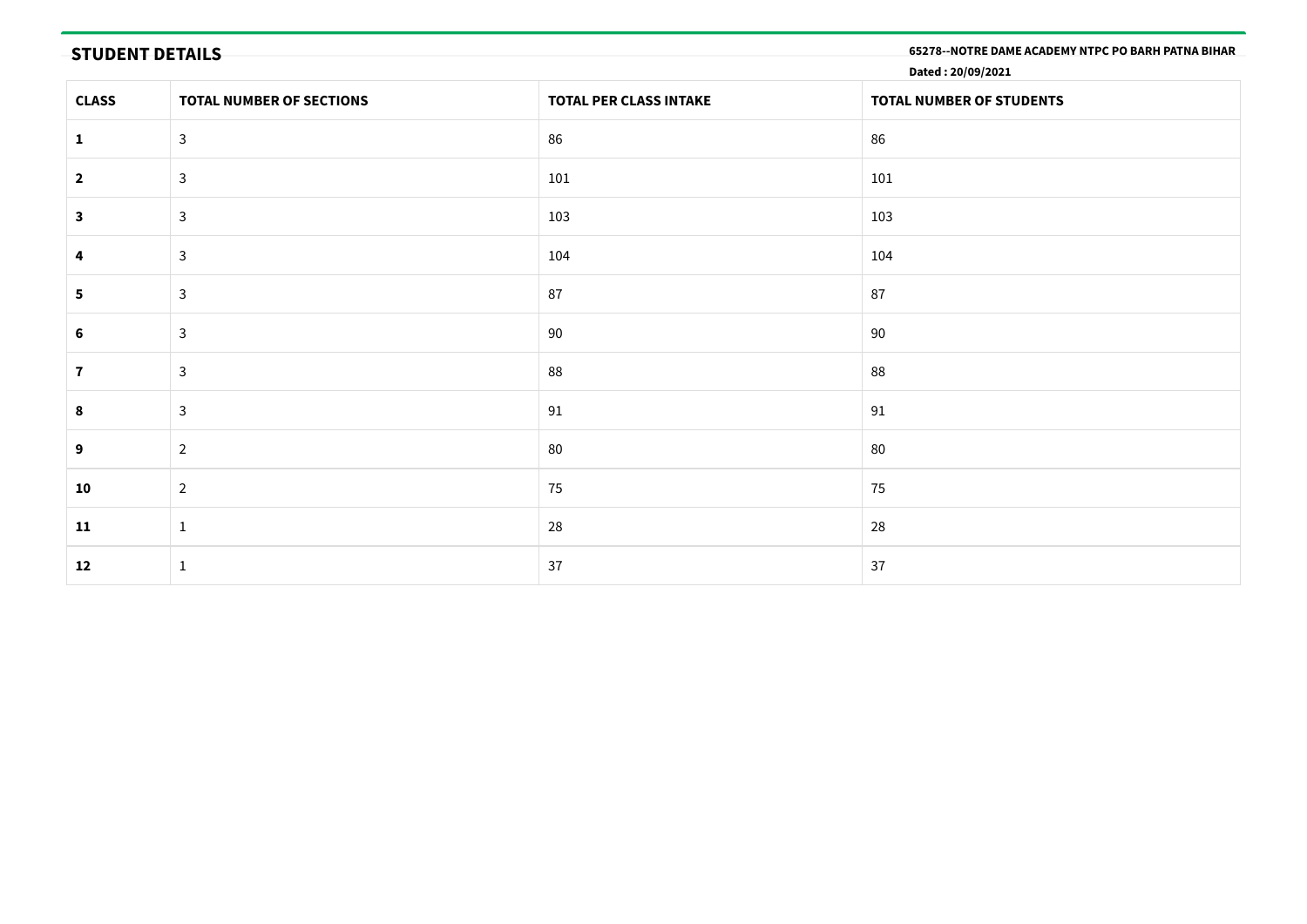| <b>ACADEMIC DETAILS</b>              | <b>65278--NOTRE DAME ACADEMY NTPC PO BARH PATNA BIHAR</b><br>Dated: 27/09/2021 |
|--------------------------------------|--------------------------------------------------------------------------------|
| <b>SUBJECTS OFFERED FOR CLASS 10</b> | <b>SUBJECTS OFFERED FOR CLASS 12</b>                                           |
| 085---HINDI COURSE-B                 | 028---POLITICAL SCIENCE                                                        |
| 241---MATHEMATICS BASIC              | 044---BIOLOGY                                                                  |
| 041---MATHEMATICS                    | 043---CHEMISTRY                                                                |
| 086---SCIENCE                        | 301---ENGLISH CORE                                                             |
| 184---ENGLISH LANG & LIT.            | 029---GEOGRAPHY                                                                |
| 402--- INFORMATION TECHNOLOGY        | 027---HISTORY                                                                  |
| 087---SOCIAL SCIENCE                 | 041---MATHEMATICS                                                              |
|                                      | 048--- PHYSICAL EDUCATION                                                      |
|                                      | 042---PHYSICS                                                                  |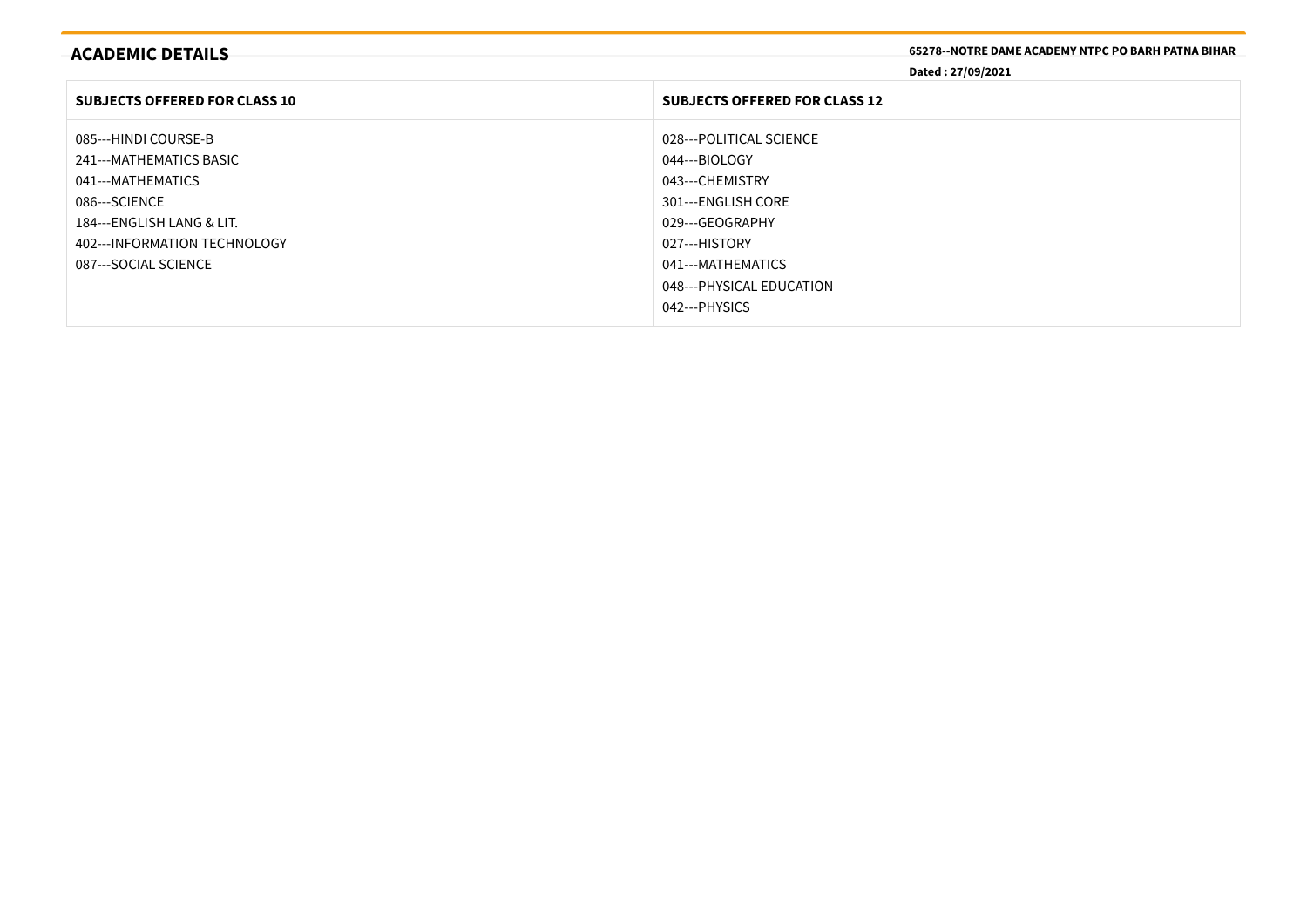| <b>INFRASTRUCTURE DETAILS</b>                 |                 | Dated: 27/09/2021                                                | 65278--NOTRE DAME ACADEMY NTPC PO BARH PATNA BIHAR |
|-----------------------------------------------|-----------------|------------------------------------------------------------------|----------------------------------------------------|
| TOTAL NUMBER OF SITES OF SCHOOL               | $\mathbf{1}$    | <b>TOTAL NUMBER OF BUILDING BLOCKS</b>                           | $\mathbf{1}$                                       |
| TOTAL AREA OF SCHOOL IN SQUARE METRES         | 18552           | TOTAL NUMBER OF PLAYGROUNDS                                      | 3                                                  |
| TOTAL AREA OF PLAYGROUND IN SQUARE METRES     | 7120            | <b>TOTAL NUMBER OF ROOMS</b>                                     | 60                                                 |
| <b>TOTAL NUMBER OF SMALL-SIZED ROOMS</b>      | 10              | TOTAL NUMBER OF MEDIUM-SIZED<br><b>ROOMS</b>                     | 3                                                  |
| <b>TOTAL NUMBER OF LARGE-SIZED ROOMS</b>      | 45              | TOTAL NUMBER OF MALE REST ROOM                                   | 3                                                  |
| TOTAL NUMBER OF FEMALE REST ROOM              | 3               | <b>NUMBER OF GIRLS TOILET</b>                                    | 30                                                 |
| <b>NUMBER OF BOYS TOILET</b>                  | 24              | NUMBER OF TOILETS FOR DIFFERENTLY<br><b>ABLED PERSONS</b>        | $\mathbf{0}$                                       |
| <b>NUMBER OF WASHROOMS FOR FEMALE STAFF</b>   | 6               | <b>NUMBER OF WASHROOMS FOR MALE</b><br><b>STAFF</b>              | 5                                                  |
| <b>TOTAL NUMBER OF LIBRARIES</b>              | $\mathbf{1}$    | <b>NUMBER OF LABORATORIES</b>                                    | 4                                                  |
| <b>TOTAL NUMBER OF STUDENT CANTEENS</b>       | $\mathbf 0$     | <b>TOTAL NUMBER OF STAFF CANTEENS</b>                            | 0                                                  |
| <b>NUMBER OF WATER PURIFIERS/ROS</b>          | 5               | <b>NUMBER OF AUDITORIUMS</b>                                     | $\mathbf{1}$                                       |
| <b>NUMBER OF LIFTS/ELEVATORS</b>              | $\mathbf 0$     | <b>NUMBER OF DIGITAL CLASSROOMS</b>                              | 14                                                 |
| DOES THE SCHOOL HAVE HOSTEL FACILITY          | <b>NO</b>       | <b>DOES THE SCHOOL HAVE GUARDS</b><br><b>EMPLOYED FOR SAFETY</b> | <b>YES</b>                                         |
| DOES THE SCHOOL HAVE FIRE EXTINGUISHERS       | <b>YES</b>      | <b>DOES THE SCHOOL HAVE SPRINKLERS</b>                           | NO.                                                |
| DOES THE SCHOOL HAVE CCTV CAMERAS INSTALLED?  | <b>YES</b>      | IS THE SCHOOL EXAMINATION CENTER<br>OF CBSE?                     | NO.                                                |
| TOTAL NUMBER OF COMPUTERS IN ALL COMPUTER LAB | 30 <sup>°</sup> | DOES THE SCHOOL HAVE WEB SERVERS                                 | <b>NO</b>                                          |
| DOES THE SCHOOL HAVE A BOUNDARY WALL?         | <b>YES</b>      | IS YOUR SCHOOL BARRIER FREE/ HAS<br><b>RAMPS?</b>                | <b>YES</b>                                         |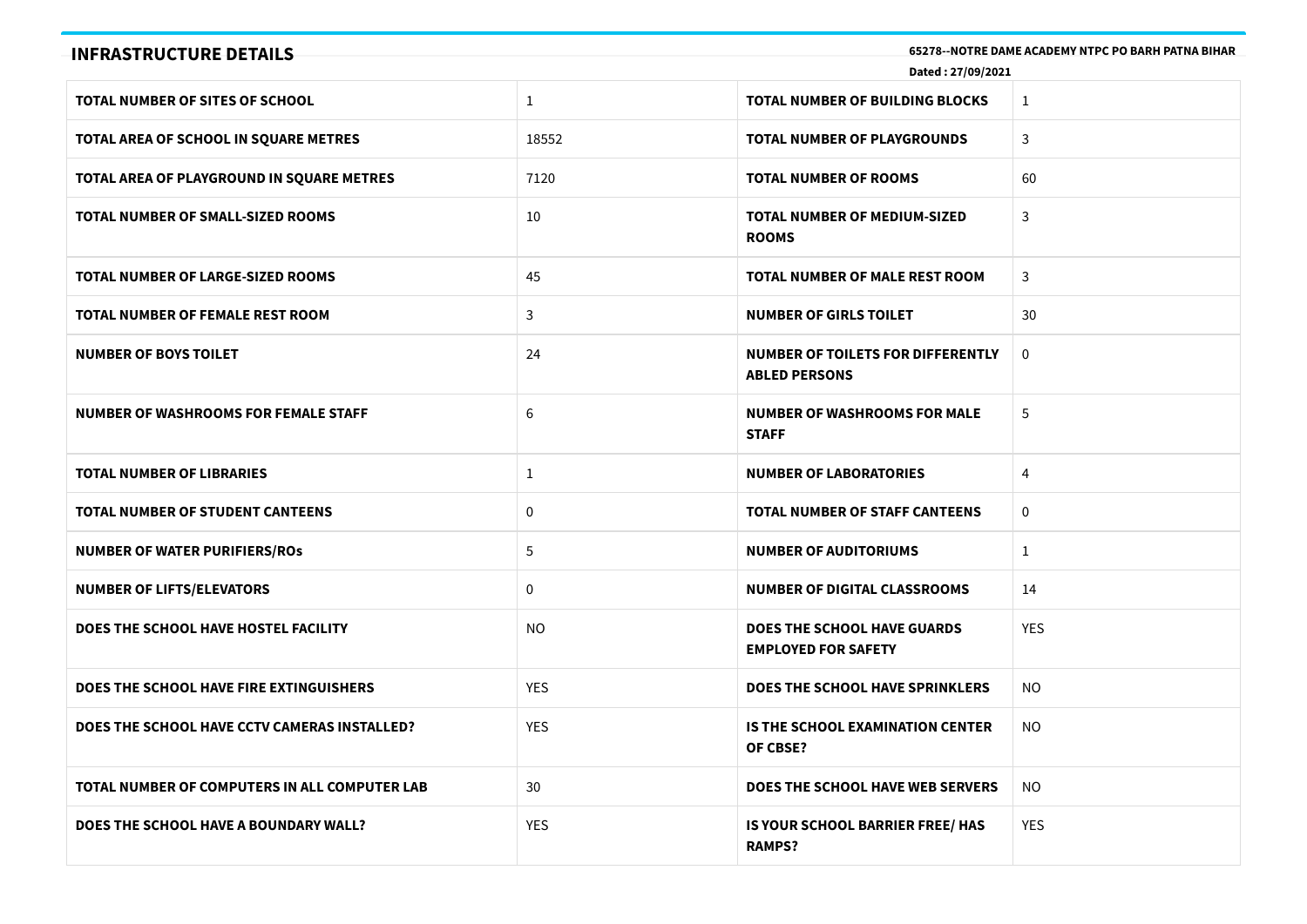| DOES THE SCHOOL HAVE CLINIC FACILITY?                                                                                                          | <b>YES</b>                                                    | <b>DOES THE SCHOOL HAVE A STRONG</b><br><b>ROOM?</b>                                            | NO                                                             |
|------------------------------------------------------------------------------------------------------------------------------------------------|---------------------------------------------------------------|-------------------------------------------------------------------------------------------------|----------------------------------------------------------------|
| DOES THE SCHOOL HAVE A GYMNASIUM?                                                                                                              | <b>NO</b>                                                     | <b>IS YOUR SCHOOL WI-FI ENABLED?</b>                                                            | <b>YES</b>                                                     |
| <b>PROVISION OF WEB BASED LEARNING PROGRAMS?</b>                                                                                               | YES                                                           | DOES THE SCHOOL HAVE FIRE ALARMS?                                                               | <b>NO</b>                                                      |
| DOES THE SCHOOL HAVE SPORTS FACILITY?                                                                                                          | <b>YES</b>                                                    | <b>DOES THE SCHOOL HAVE INDOOR</b><br><b>GAMES FACILITY?</b>                                    | <b>YES</b>                                                     |
| DOES THE SCHOOL HAVE A SWIMMING POOL?                                                                                                          | <b>NO</b>                                                     | DOES THE SCHOOL HAVE DANCE/MUSIC<br><b>FACILITY?</b>                                            | <b>YES</b>                                                     |
| <b>TOTAL NUMBER OF BUSES OWNED</b>                                                                                                             | 0                                                             | <b>TOTAL NUMBER OF BUSES HIRED</b>                                                              | $\mathbf 0$                                                    |
| <b>TOTAL NUMBER OF VANS/MATADORS</b>                                                                                                           | $\mathbf 0$                                                   | <b>TOTAL NUMBER OF DRIVERS</b>                                                                  | $\mathbf 0$                                                    |
| NUMBER OF FEMALE ATTENDANTS FOR BUS DUTY                                                                                                       | $\mathbf 0$                                                   | <b>NUMBER OF ACTIVITY ROOMS</b>                                                                 | 5                                                              |
| <b>NAME OF TRANSPORT COORDINATOR</b>                                                                                                           | None                                                          | <b>TRANSPORT COORDINATOR CONTACT</b>                                                            | $\mathbf 0$                                                    |
| <b>BUILDING SAFETY CERTIFICATE</b>                                                                                                             | <b>VIEW (PdfHandler.aspx?</b><br>FileName=building/65278.PDF) | <b>TRANSPORT SAFETY CERTIFICATE</b>                                                             | <b>VIEW (PdfHandler.aspx?</b><br>FileName=transport/50209.PDF) |
| ARE THE HEALTH AND HYGIENE, TOILETS ON ALL FLOORS,<br>SEPARATE TOILETS FOR STAFF, RAMPS, SIGNBOARDS, ETC. BEING<br><b>MAINTAINED PROPERLY?</b> | <b>YES</b>                                                    | <b>IS THE SCHOOL INFRASTRUCTURE</b><br><b>BEING USED FOR ANY COMMERCIAL</b><br><b>ACTIVITY?</b> | <b>NO</b>                                                      |
| <b>OTHER DETAILS</b>                                                                                                                           |                                                               |                                                                                                 |                                                                |

| TOTAL BOOKS AVAILABLE IN THE SCHOOL LIBRARY       | 6012  | <b>PERIODICALS IN THE SCHOOL LIBRARY</b>               |       |
|---------------------------------------------------|-------|--------------------------------------------------------|-------|
| DAILIES IN THE SCHOOL LIBRARY                     |       | <b>REFERENCE BOOKS IN THE SCHOOL</b><br><b>LIBRARY</b> | 250   |
| <b>LIBRARY RESOURCES</b>                          |       | <b>DOES IT HAVE LIBRARY SOFTWARE</b>                   | No    |
| <b>LIBRARY SIZE (IN SQ. METERS)</b>               | 56.78 | <b>COMPUTER LAB SIZE (IN SQ. METERS)</b>               | 55.14 |
| <b>COMPOSITE SCIENCE LAB SIZE (IN SQ. METERS)</b> | 86.78 | <b>CHEMISTRY LAB SIZE (IN SQ. METERS)</b>              | 86.78 |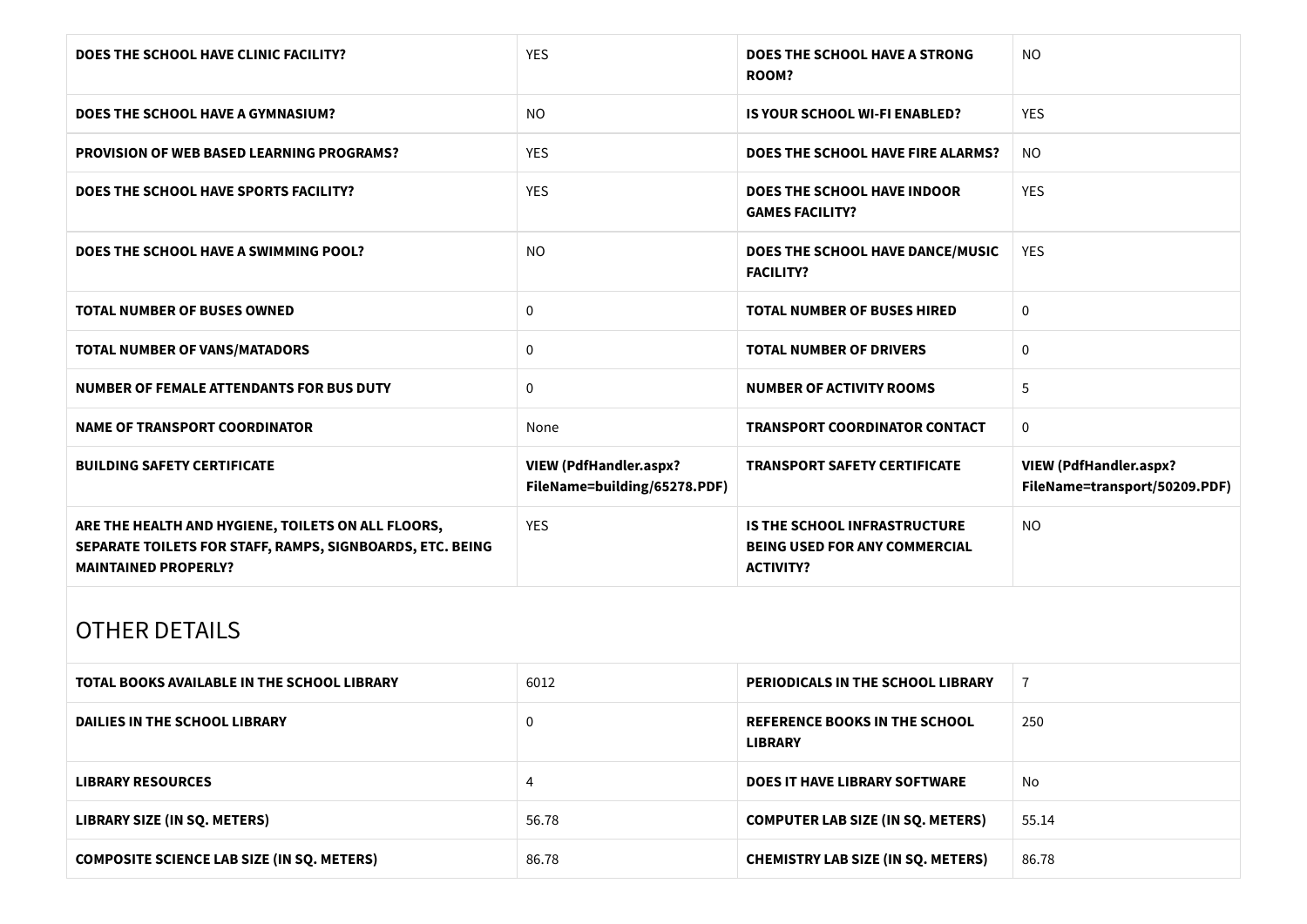| PHYSICS LAB SIZE (IN SQ. METERS)                                                                       | 86.78        | <b>HOW MANY ROOMS BETWEEN 400 to 500 <math>\pm</math> 0</b><br><b>SQ FT</b>                          |           |
|--------------------------------------------------------------------------------------------------------|--------------|------------------------------------------------------------------------------------------------------|-----------|
| <b>DOES IT HAVE LIBRARY INTERNET</b>                                                                   | <b>YES</b>   | <b>TOTAL NUMBER OF LABORATORY</b>                                                                    | 4         |
| WHETHER SCHOOL HAS SINGLE CONTIGUOUS PLOT ?                                                            | Yes          | <b>SCHOOL SITE (TEMPORARY /</b><br><b>PERMANENT)</b>                                                 | PERMANENT |
| DISTANCE BETWEEN TWO SITES OF THE SCHOOL                                                               | $\mathbf{0}$ | <b>PURPOSE FOR TWO SITES OF THE</b><br><b>SCHOOL</b>                                                 |           |
| <b>BIOLOGY LAB SIZE (IN SQ. METERS)</b>                                                                | 86.78        | <b>MATHEMATICS LAB SIZE (IN SQ.</b><br><b>METERS</b> )                                               | 55.14     |
| <b>CERTIFYING THAT NO OTHER INSTITUTION (APART FROM SCHOOL)</b><br>IS RUNNING IN THE CLAIMED LAND AREA | Yes          | THE SCHOOL WILL NOT RUN ANY<br><b>BRANCH IN THE PREVIOUS PLOT WITH</b><br><b>SAME AFFILIATION NO</b> | Yes       |
| <b>HOW MANY ROOMS LESS THAN 400 SQ FT</b>                                                              | $\mathbf 0$  | <b>HOW MANY ROOMS GREATER THAN 500</b><br>SQ FT                                                      | 43        |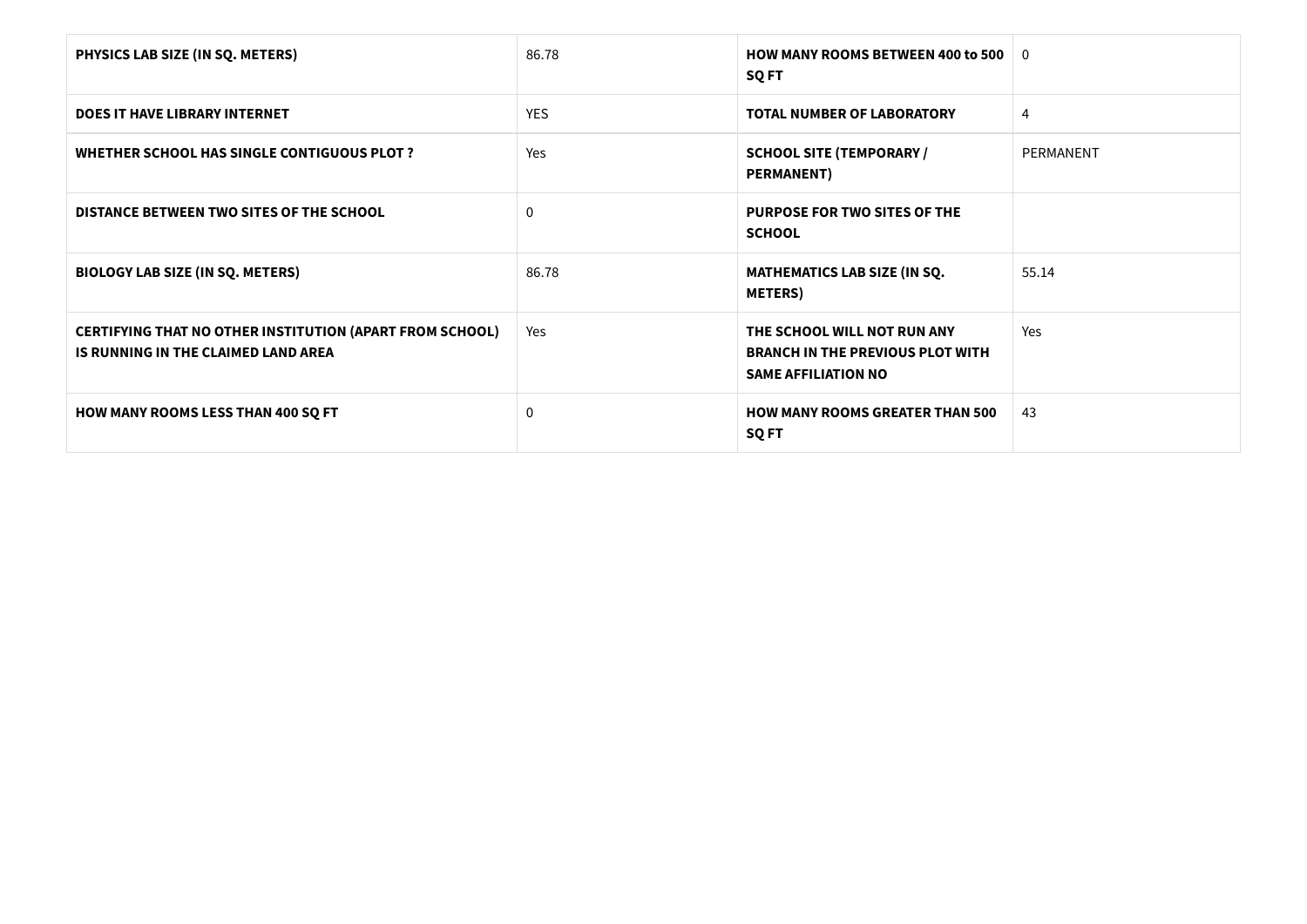| <b>LOCATION DETAILS</b>          | 65278--NOTRE DAME ACADEMY NTPC PO BARH PATNA BIHAR<br>Dated: 20/09/2021 |                                               |     |
|----------------------------------|-------------------------------------------------------------------------|-----------------------------------------------|-----|
| <b>NEAREST NATIONALISED BANK</b> | STATE BANK OF INDIA                                                     | DISTANCE OF BANK FROM SCHOOL IN KM            | 1.5 |
| <b>NEAREST BUS STATION</b>       | <b>BARH</b>                                                             | DISTANCE OF BUS TERMINAL FROM SCHOOL IN KM    | 6   |
| <b>NEAREST RAILWAY STATION</b>   | <b>BARH</b>                                                             | DISTANCE OF RAILWAY STATION FROM SCHOOL IN KM | 6   |
| <b>NEAREST AIRPORT</b>           | PATNA                                                                   | DISTANCE OF AIRPORT FROM SCHOOL IN KM         | 70  |
| <b>NEAREST HOSPITAL</b>          | NTPC HEALTH CLINIC                                                      | DISTANCE OF HOSPITAL FROM SCHOOL IN KM        | 1.5 |
| <b>NEAREST POLICE STATION</b>    | NTPC POLICE STATION                                                     | DISTANCE OF POLICE STATION FROM SCHOOL IN KM  | 0.5 |
| <b>NEAREST METRO STATION</b>     |                                                                         | DISTANCE OF METRO FROM SCHOOL IN KM           |     |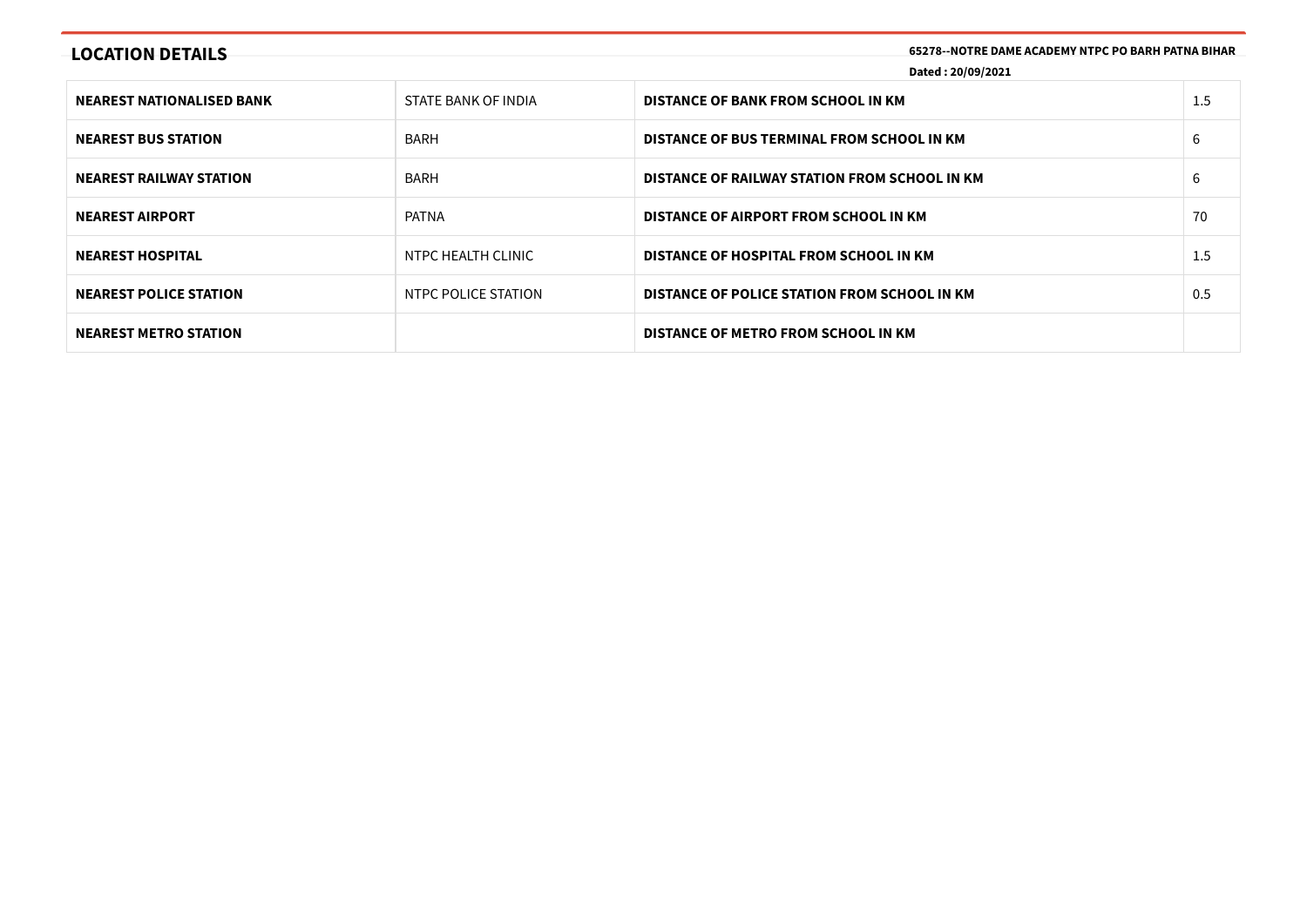| <b>CONTRIBUTION TOWARDS ENVIRONMENT PROTECTION</b>                                                                              |            | 65278--NOTRE DAME ACADEMY NTPC PO BARH PATNA BIHAR<br>Dated: 20/09/2021                                              |                |
|---------------------------------------------------------------------------------------------------------------------------------|------------|----------------------------------------------------------------------------------------------------------------------|----------------|
| WHETHER RAIN WATER HARVESTING HAS BEEN DONE IN THE CAMPUS?                                                                      | <b>YES</b> | WHETHER ROOF WATER HARVESTING IS BEING UNDERTAKEN BY THE<br><b>SCHOOL?</b>                                           | <b>NO</b>      |
| WHETHER HARVESTED WATER IS RECYCLED FOR GARDENING, ETC?                                                                         | YES.       | WHETHER SCHOOL ENSURES MAINTENANCE OF ALL WATER FAUCETS/PIPES<br><b>ETC TO PREVENT ANY LEAKAGES?</b>                 | <b>YES</b>     |
| WHETHER SEGREGATION OF WASTE IS DONE AT SOURCE?                                                                                 | <b>YES</b> | <b>WHETHER ORGANIC WASTE IS BEING RECYCLED?</b>                                                                      | <b>YES</b>     |
| <b>WHETHER WASTE PAPER IS RECYCLED?</b>                                                                                         | <b>YES</b> | WHETHER SCHOOL IS MAKING EFFORTS TO REDUCE USE OF PAPER BY<br><b>ADOPTING IT SOLUTIONS?</b>                          | <b>YES</b>     |
| WHETHER THERE IS PROPER DISPOSAL OF SOLID WASTE?                                                                                | <b>YFS</b> | WHETHER THERE IS A SYSTEM FOR DISPOSAL OF ELECTRONIC WASTE?                                                          | N <sub>O</sub> |
| WHETHER SCHOOL IS USING ENERGY SAVING AND ENERGY EFFICIENT ELECTRICAL<br><b>EQUIPMENT?</b>                                      | <b>YES</b> | WHETHER PLANTATION/GARDENING HAS BEEN DONE IN AND AROUND<br><b>CAMPUS?</b>                                           | <b>YES</b>     |
| WHETHER DRIP IRRIGATION IS THE ONLY MEANS OF WATERING THE GARDEN?                                                               | <b>YES</b> | WHETHER SCHOOL IS USING SOLAR ENERGY?                                                                                | <b>NO</b>      |
| WHETHER WASTE WATER FROM RO PLANT FOR DRINKING WATER IS BEING<br>HARVESTED/RECYCLED?                                            | <b>YES</b> | WHETHER SCHOOL IS PROMOTING AWARENESS AMONGST CHILDREN AND<br>PARENTS ON ENVIRONMENTAL CONSERVATION AND CLEANLINESS? | <b>YES</b>     |
| WHETHER CHILDREN ARE BEING TAUGHT HOW TO AUDIT THE USE OF WATER AND<br>WHETHER THEY ARE BEING ENCOURAGED TO TAKE IT UP AT HOME? | YFS.       | WHETHER CHILDREN ARE TAKING UP WATER AUDITING AT SCHOOL?                                                             | <b>YES</b>     |
| WHETHER ENVIRONMENTAL LITERACY IS PROMOTED THROUGH INTEGRATION IN<br><b>ACADEMICS?</b>                                          | <b>YES</b> | WHETHER TREES HAVE BEEN PLANTED BY STUDENTS, IN SCHOOL AT<br>HOME/IN NEIGHBOURHOOD IN THE CURRENT ACADEMIC YEAR?     | <b>YES</b>     |
| WHETHER CONSERVATION OF ENVIRONMENT IS PROMOTED?                                                                                | <b>YES</b> | TOTAL TREES PLANTED? (BY STUDENTS AND TEACHERS)                                                                      | 350            |
| TOTAL AMOUNT OF WATER CONSERVED (IN LITRES)? (BY STUDENTS AND<br><b>TEACHERS)</b>                                               | 190        | <b>TARGET DATE FOR STOPPING USE OF POLYTHENE</b>                                                                     | 02/11/2022     |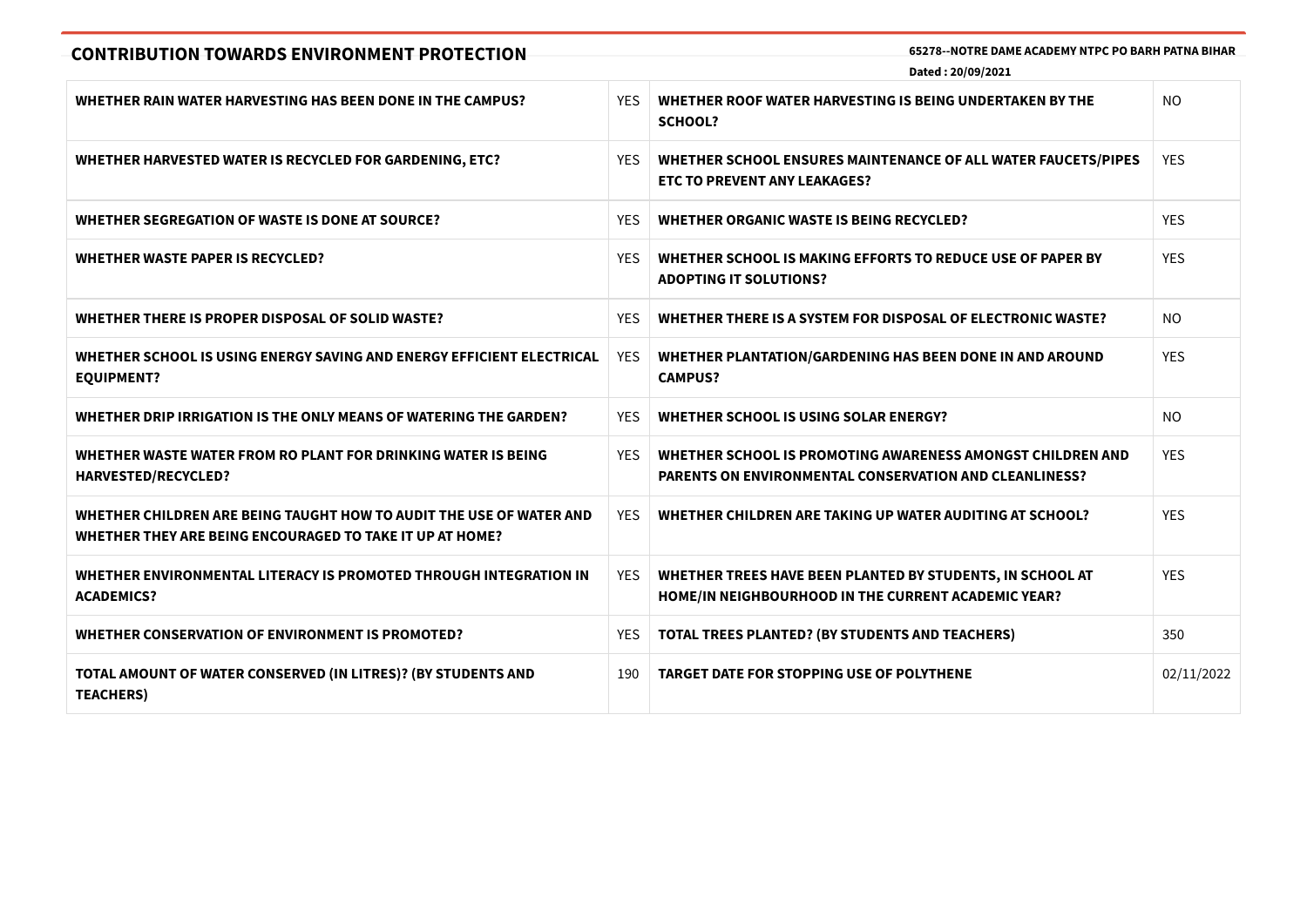| <b>CHAIRMAN/PRESIDENT'S CORRESPONDENT DETAIL AND SMC</b>                                                             |                 | Dated: 20/09/2021                                                         | 65278--NOTRE DAME ACADEMY NTPC PO BARH PATNA BIHAR |  |  |
|----------------------------------------------------------------------------------------------------------------------|-----------------|---------------------------------------------------------------------------|----------------------------------------------------|--|--|
| <b>CHAIRMAN/PRESIDENT'S/</b><br><b>CORRESPONDENT NAME</b>                                                            | SISTER M TESSY  | <b>CHAIRMAN/PRESIDENT'S/</b><br><b>CORRESPONDENT ADDRESS</b>              | <b>PNDSS PATLIPUTRA</b><br>PATNA                   |  |  |
| <b>CHAIRMAN/PRESIDENT'S/</b><br><b>CORRESPONDENT PHONE (OFFICE)</b>                                                  | 9431012788      | <b>CHAIRMAN/PRESIDENT'S/</b><br><b>CORRESPONDENT PHONE</b><br>(RESIDENCE) | 9431012788                                         |  |  |
| <b>SECRETARY NAME</b>                                                                                                | SISTER M SUNITA | <b>TOTAL MEMBERS</b>                                                      | 14                                                 |  |  |
| WHETHER THE SCHOOL MANAGING COMMITTEE HAS BEEN CONSTITUTED AS PER OF REQUIREMENTS OF<br><b>AFFILIATION BYE-LAWS?</b> |                 | Yes                                                                       |                                                    |  |  |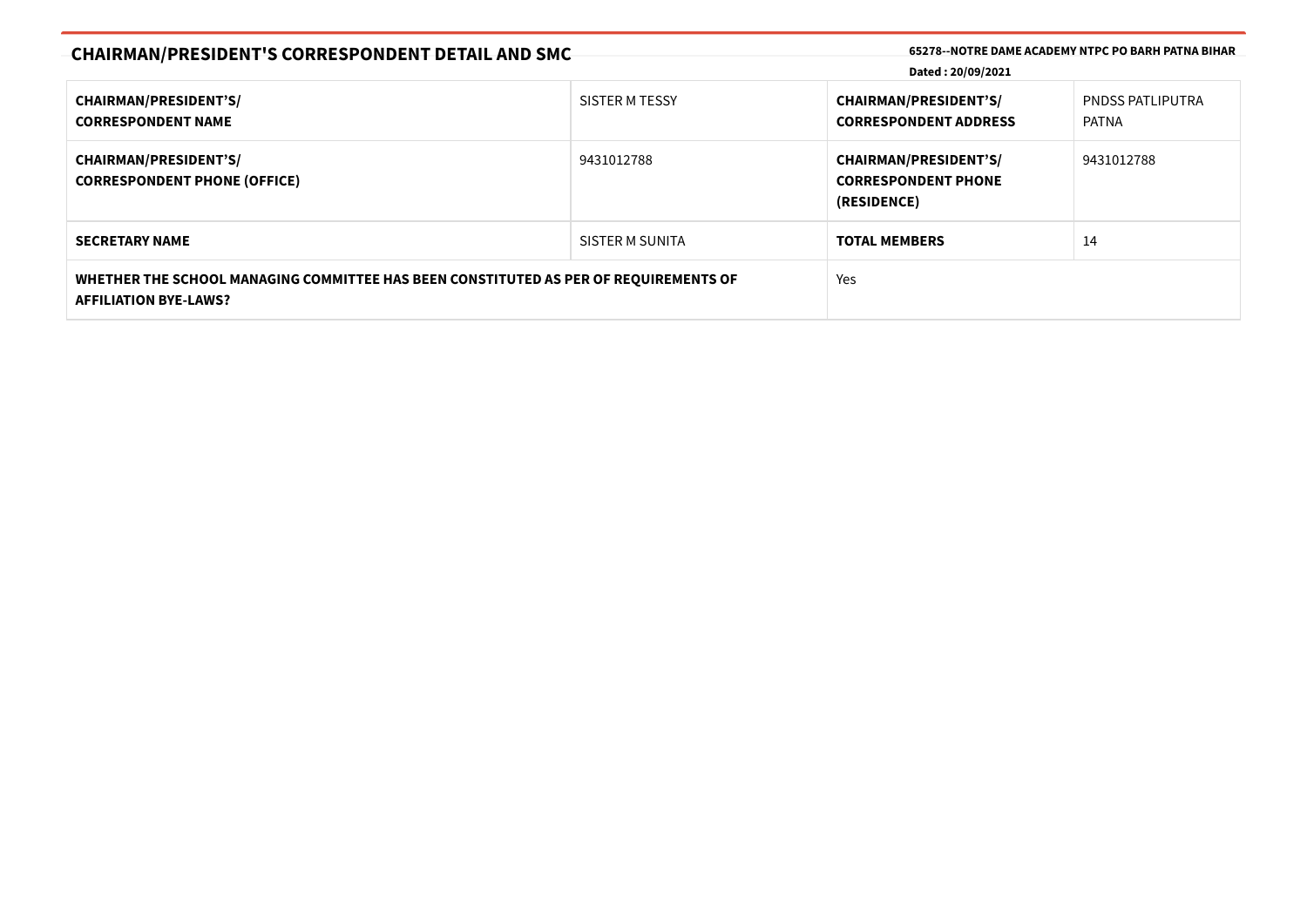**SCHOOL WEBSITE INFORMATION 65278--NOTRE DAME ACADEMY NTPC PO BARH PATNA BIHAR**

**Dated : 20/09/2021**

| URL OF SCHOOL WEBSITE                                                                                                                                                                                                                                      | www.notredamebarh.co.in | <b>DETAILS OF CURRICULUM</b>                                                                                                                      | No  |  |
|------------------------------------------------------------------------------------------------------------------------------------------------------------------------------------------------------------------------------------------------------------|-------------------------|---------------------------------------------------------------------------------------------------------------------------------------------------|-----|--|
| <b>SCHOOL MANAGING COMMITTEE INFORMATION</b>                                                                                                                                                                                                               | Yes                     | <b>TRANSFER CERTIFICATE SAMPLE</b>                                                                                                                | Yes |  |
| <b>NORMS FOLLOWED FOR FIXING FEE</b>                                                                                                                                                                                                                       | No                      | <b>SELF AFFIDAVIT OF SCHOOL</b>                                                                                                                   | No. |  |
| <b>AFFILIATION STATUS (MIDDLE/SECONDARY/SENIOR)</b><br><b>SECONDARY)</b>                                                                                                                                                                                   | Yes                     | <b>DETAILS OF INFRASTRUCTURE</b>                                                                                                                  | Yes |  |
| <b>DETAILS OF TEACHERS INCLUDING QUALIFICATIONS</b>                                                                                                                                                                                                        | Yes                     | <b>DETAILS OF TEACHERS TRAINING</b>                                                                                                               | Yes |  |
| THE NUMBER OF STUDENTS CLASS WISE                                                                                                                                                                                                                          | No                      | LIST OF BOOKS PRESCRIBED IN VARIOUS CLASSES                                                                                                       | No  |  |
| <b>ANNUAL REPORT</b>                                                                                                                                                                                                                                       | No                      | <b>SCHOOL CIRCULARS</b>                                                                                                                           | Yes |  |
| POSTAL ADDRESS AND E-MAIL, TELEPHONE NOS. OF<br><b>SCHOOL AND AUTHORITIES</b>                                                                                                                                                                              | Yes                     | AS PER THE SECTION (2.4.9) OF AFFILIATION BYE-LAWS, INFORMATION WITH<br><b>REGARD TO FEES CHARGED FOR EACH CLASS</b>                              | Yes |  |
| <b>PERIOD OF AFFILIATION</b>                                                                                                                                                                                                                               | Yes                     | <b>ACADEMIC CALENDAR OF THE SCHOOL</b>                                                                                                            | Yes |  |
| AS PER THE SECTION (2.4.7 (B)) OF AFFILIATION BYE-LAWS, WRITTEN DECLARATION DULY SIGNED BY THE MANAGER AND THE PRINCIPAL TO THE EFFECT THAT THEY HAVE<br>No.<br>GONE THROUGH THE CONTENTS OF THE BOOKS PRESCRIBED BY THE SCHOOL AND OWN THE RESPONSIBILITY |                         |                                                                                                                                                   |     |  |
| ACTIVITIES, IMPORTANT SMC DECISIONS BEEN ADDED IN ANNUAL REPORT OF THE SCHOOL                                                                                                                                                                              |                         | ACADEMIC ACHIEVEMENTS; WRITE UP ON ALL EFFORTS MADE IN THE FIELD OF ENVIRONMENT EDUCATION, SPORTS ACHIEVEMENTS, INNOVATIONS, OVERALL RESULTS, PTA | Yes |  |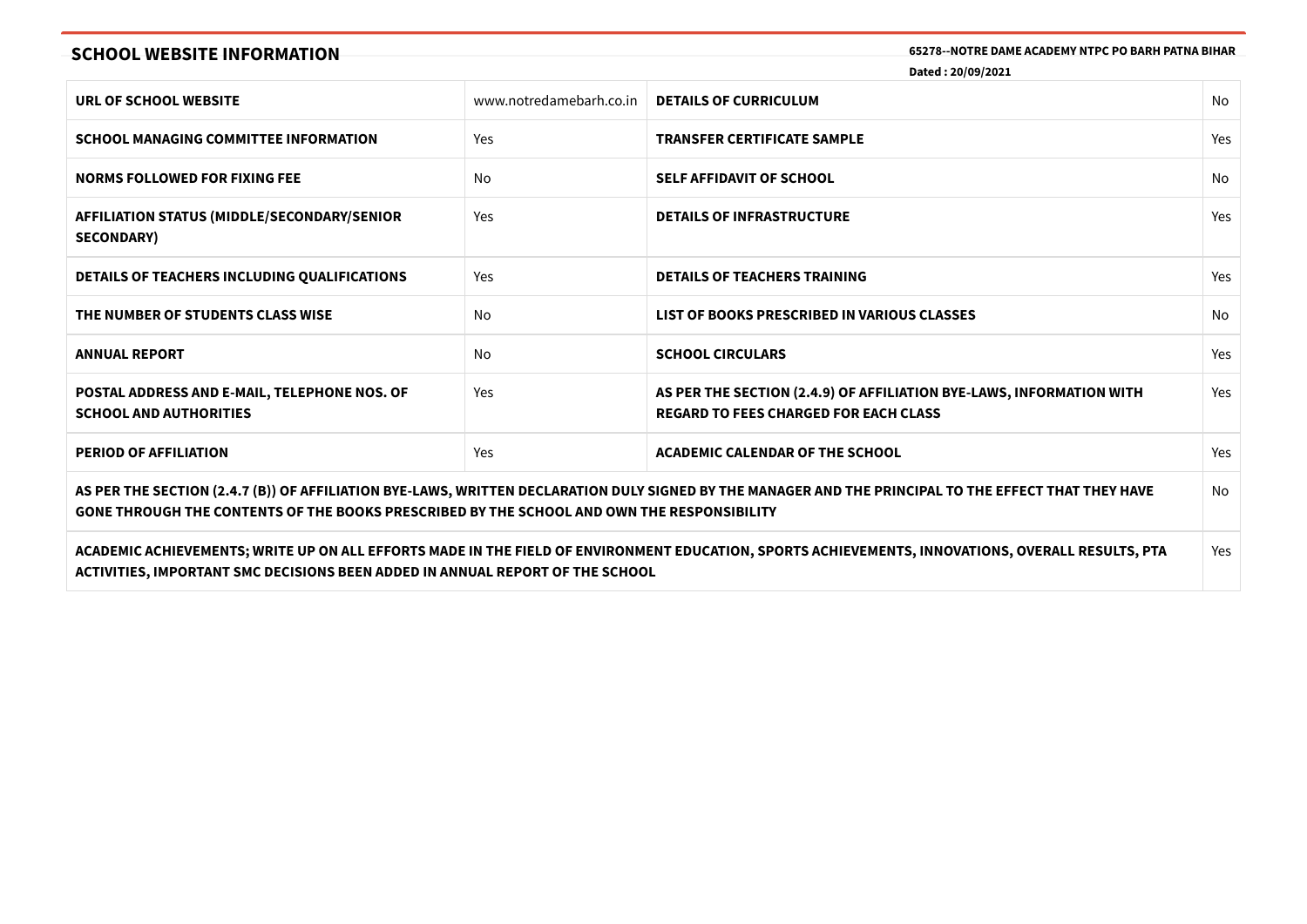# **OTHER VITAL INFORMATION 65278--NOTRE DAME ACADEMY NTPC PO BARH PATNA BIHAR**

**Dated : 27/09/2021**

| 10th BOARD PASS PERCENTAGE (2014/2015/2016)                                                     | 93/100/100                                                  | <b>12th BOARD PASS PERCENTAGE</b><br>(2014/2015/2016)                                | 0/86/100                                                      |
|-------------------------------------------------------------------------------------------------|-------------------------------------------------------------|--------------------------------------------------------------------------------------|---------------------------------------------------------------|
| <b>NAME OF WELLNESS/ACTIVITY TEACHER</b>                                                        | <b>YES</b>                                                  | NAME OF GRIEVANCE/COMPLAINT REDRESSAL<br><b>OFFICER</b>                              | POMPY ROY                                                     |
| <b>CONTACT NUMBER OF GRIEVANCE/COMPLAINT REDRESSAL</b><br><b>OFFICER</b>                        | 7763968539                                                  | <b>EMAIL ID OF GRIEVANCE/COMPLAINT REDRESSAL</b><br><b>OFFICER</b>                   | POMPIROYNDA@GMAIL.COM                                         |
| NAME OF HEAD OF SEXUAL HARASSMENT COMMITTEE                                                     | Sister Saina                                                | <b>CONTACT NUMBER OF HEAD OF SEXUAL</b><br><b>HARASSMENT COMMITTEE</b>               | 9430841456                                                    |
| <b>EMAIL ID OF HEAD OF SEXUAL HARASSMENT COMMITTEE</b>                                          | notredamebarh@gmail.com                                     | <b>NAME OF CONTACT PERSON IN CASE OF</b><br><b>EMERGENCY</b>                         | <b>Sister M SUNITA</b>                                        |
| <b>CONTACT NUMBER OF CONTACT PERSON IN CASE OF</b><br><b>EMERGENCY</b>                          | 9430401626                                                  | <b>EMAIL ID OF CONTACT PERSON IN CASE OF</b><br><b>EMERGENCY</b>                     | notredamebarh@gmail.com                                       |
| TOTAL NUMBER OF DOCTORS IN SCHOOL CLINIC                                                        | $\mathbf{0}$                                                | TOTAL NUMBER OF NURSES IN SCHOOL CLINIC                                              | $\mathbf{0}$                                                  |
| TOTAL NUMBER OF BEDS IN SCHOOL CLINIC                                                           | $\mathbf{0}$                                                | LEVEL OF INVOLVEMENT OF SCHOOL IN CBSE<br><b>ACTIVITIES</b>                          | <b>ACTIVE</b>                                                 |
| DO THE TEACHERS GET PROPER GRADE LIKE PGT/TGT AS<br>PER THE CLASSES THEY ARE ENTITLED TO TEACH? | <b>YES</b>                                                  | DO THE TEACHERS AND STAFF GET THEIR<br><b>SALARY WITHIN FIRST WEEK OF THE MONTH?</b> | <b>YES</b>                                                    |
| DOES THE SCHOOL HAVE EPF FACILITY FOR STAFF                                                     | <b>YES</b>                                                  | <b>EPF REGISTRATION NUMBER</b>                                                       | BR\PAT\4101-A                                                 |
| <b>MODE OF SALARY PAYMENT</b>                                                                   | bankpayment                                                 | <b>NAME OF BANK WITH SALARY ACCOUNT</b>                                              | STATE BANK OF INDIA                                           |
| ARE THE SCHOOL ACCOUNTS AUDITED REGULARLY?                                                      | <b>YES</b>                                                  | <b>PARENT TEACHERS ASSOCIATION AS PER NORMS</b>                                      | <b>YES</b>                                                    |
| <b>ACADEMIC SESSION</b>                                                                         | <b>APRIL TO MARCH</b>                                       | <b>VACATION PERIOD</b>                                                               | <b>MAY TO JUNE</b>                                            |
| <b>AUDITED BALANCE SHEET OF SCHOOL</b>                                                          | VIEW (PdfHandler.aspx?<br>FileName=balance/65278.pdf)       | <b>STAFF STATEMENT OF SCHOOL</b>                                                     | <b>VIEW (PdfHandler.aspx?</b><br>FileName=staff/65278.pdf)    |
| <b>INCOME AND EXPENDITURE STATEMENT</b>                                                         | <b>VIEW (PdfHandler.aspx?</b><br>FileName=income/65278.pdf) | <b>ACADEMIC CALENDAR OF SCHOOL</b>                                                   | <b>VIEW (PdfHandler.aspx?</b><br>FileName=academic/65278.pdf) |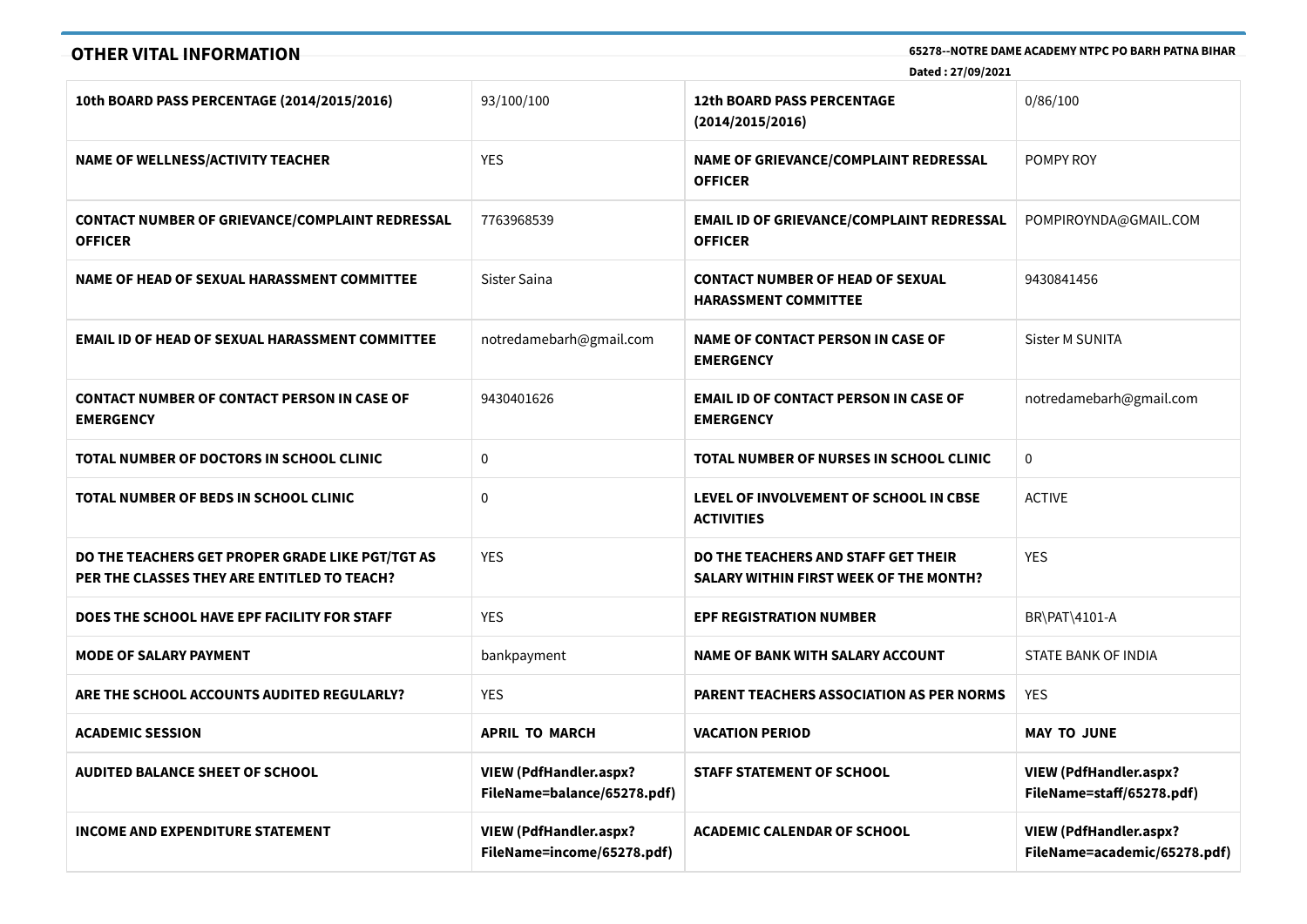| <b>AVAILABILITY OF STAFF WITH KNOWLEDGEOF</b><br>SOFTWARE/SCANNING/GEO TAGGING/INTERNET?                                                                                                                           | <b>YES</b> | WHETHER SUFFICIENT GUARDS EMPLOYED FOR<br><b>SAFETY?</b> | YES |  |  |
|--------------------------------------------------------------------------------------------------------------------------------------------------------------------------------------------------------------------|------------|----------------------------------------------------------|-----|--|--|
| <b>BEST PRACTICES OF SCHOOL</b>                                                                                                                                                                                    |            |                                                          |     |  |  |
| 1. Teacher mentors for class 10 and 11. 2. online classes starts with meditation. 3. Supporting online student's leadership. 4. Following value calendar. 5. Staff members learning technology<br>from each other. |            |                                                          |     |  |  |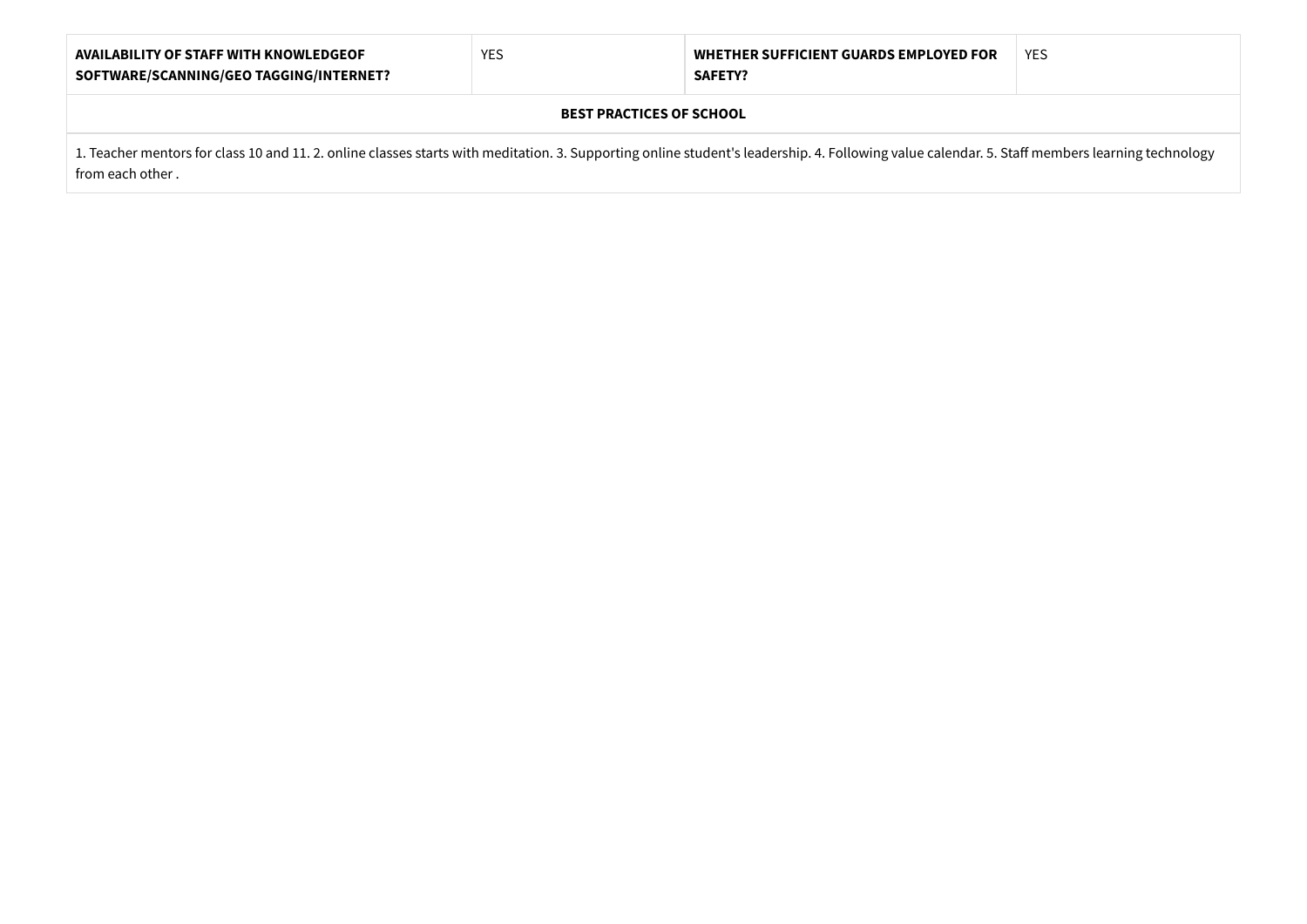# **OTHER INFORMATION**

| MANDATORY ART EDUCATION FROM CLASS 1 TO 10 -TWO PERIOD A DAY                                                                                                                                                                            | YFS.       | WHETHER SELECTION OF TEXTBOOKS FOR ALL GRADES ARE AS PER<br>NORMS ((SECTION-2.4.7 (A) OF AFFILIATION BYE-LAWS)<br>(http://cbseaff.nic.in/cbse_aff/attachment/onlineservices/affiliation-<br>Bye-Laws.pdf))? | <b>YFS</b> |
|-----------------------------------------------------------------------------------------------------------------------------------------------------------------------------------------------------------------------------------------|------------|-------------------------------------------------------------------------------------------------------------------------------------------------------------------------------------------------------------|------------|
| WHETHER LIST OF PRESCRIBED BOOKS ARE PUBLISHED ON SCHOOL WEBSITE WITH<br>WRITTEN DECLARATION AS PER (SECTION-2.4.7 (B) OF AFFILIATION BYE-LAWS)<br>(http://cbseaff.nic.in/cbse_aff/attachment/onlineservices/affiliation-Bye-Laws.pdf)? | <b>YES</b> | <b>WHETHER INFORMATION AS PER PARA (2.4.9 OF AFFILIATION BYE-</b><br>LAWS)<br>(http://cbseaff.nic.in/cbse_aff/attachment/onlineservices/affiliation-<br>Bye-Laws.pdf) PUBLISHED ON THE SCHOOL WEBSITE ?     | <b>YFS</b> |
| WHETHER ALL GUIDELINES RELATED TO POCSO ACT COMPLIED WITH AS PER<br>(SECTION-14.25 OF AFFILIATION BYE-LAWS)<br>(http://cbseaff.nic.in/cbse_aff/attachment/onlineservices/affiliation-Bye-Laws.pdf)?                                     | <b>YES</b> | <b>WHETHER ANNUAL REPORT CONTAINS INFORMATION AS PER (SECTION-</b><br><b>14.5 OF AFFILIATION BYE-LAWS)</b><br>(http://cbseaff.nic.in/cbse_aff/attachment/onlineservices/affiliation-<br>Bye-Laws.pdf)?      | YES.       |
| WHETHER DISABLED STUDENTS FACILITATED AS PER (SECTION-14.15 OF AFFILIATION<br>BYE-LAWS) (http://cbseaff.nic.in/cbse_aff/attachment/onlineservices/affiliation-Bye-<br>Laws.pdf)?                                                        | <b>YES</b> | WHETHER IN-SERVICE TRAINING ORGANISED AS PER (SECTION-16 OF<br><b>AFFILIATION BYE-LAWS)</b><br>(http://cbseaff.nic.in/cbse_aff/attachment/onlineservices/affiliation-<br>Bye-Laws.pdf)?                     | <b>YES</b> |
| WHETHER ANNUAL HEALTH CHECK-UP OF STUDENTS DONE AND THEIR RECORDS<br><b>MAINTAINED?</b>                                                                                                                                                 | <b>YES</b> | NUMBER OF TEACHERS IN SCHOOL WHO DOWNLOADED CBSE SHIKSHA<br><b>VANI</b>                                                                                                                                     | 37         |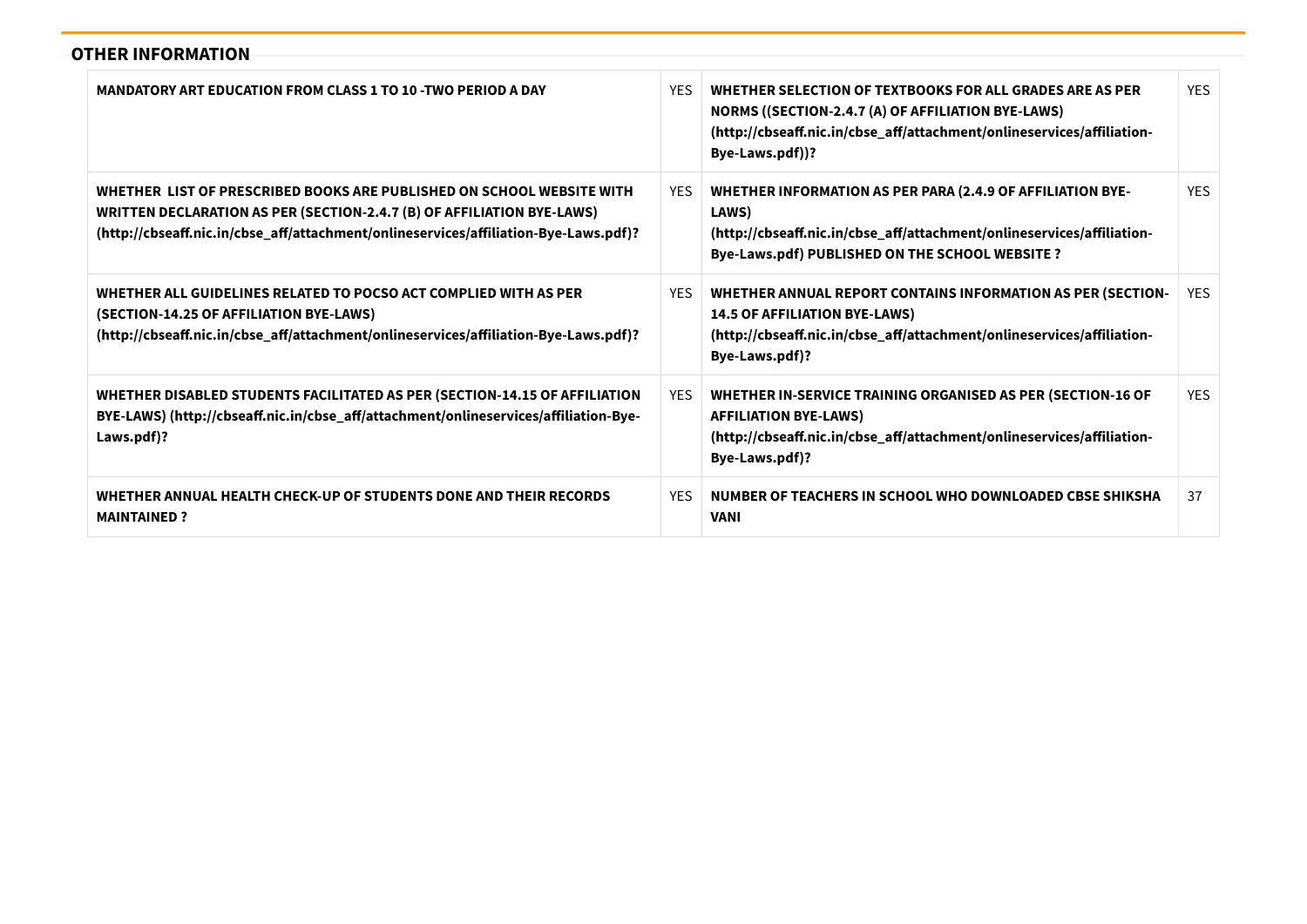# **PEDAGOGICAL PLAN**

| ADOPTION OF EXPERIENTIAL LEARNING PEDAGOGY -IN WHICH GRADES                                                      | III,IV,V,VI,VII,VIII,IX,X | WHETHER ANNUAL PEDAGOGICAL PLANS PREPARED.<br><b>SUBMITTED AND IMPLEMENTATED?</b> | YES |
|------------------------------------------------------------------------------------------------------------------|---------------------------|-----------------------------------------------------------------------------------|-----|
| NUMBER OF TEACHERS TRAINED ON THE ANNUAL THEME OF CBSE - EXPERIMENTAL<br><b>LEARNING AND INNOVATIVE PEDAGOGY</b> | 36                        |                                                                                   |     |

# **FEE STRUCTURE OF SCHOOL**

**65278--NOTRE DAME ACADEMY NTPC PO BARH PATNA BIHAR**

| $\blacksquare$ $\blacksquare$ $\blacksquare$ $\blacksquare$ $\blacksquare$ $\blacksquare$ $\blacksquare$ $\blacksquare$ $\blacksquare$ $\blacksquare$ $\blacksquare$ $\blacksquare$ $\blacksquare$ $\blacksquare$ |                                     |                                   |                                                  |                                                                  |
|-------------------------------------------------------------------------------------------------------------------------------------------------------------------------------------------------------------------|-------------------------------------|-----------------------------------|--------------------------------------------------|------------------------------------------------------------------|
| <b>CLASS</b>                                                                                                                                                                                                      | <b>ADMISSION FEE</b><br>(in Rupees) | <b>TUITION FEE</b><br>(in Rupees) | <b>YEARLY DEVELOPMENT CHARGES</b><br>(in Rupees) | ANNUAL/MONTHLY OTHER CHARGES FOR OTHER FACILITIES<br>(in Rupees) |
| <b>PRIMARY</b>                                                                                                                                                                                                    | 5000                                | 1470                              | 2500                                             | 1850                                                             |
| <b>MIDDLE</b>                                                                                                                                                                                                     | 5000                                | 1630                              | 2500                                             | 1850                                                             |
| <b>SECONDARY</b>                                                                                                                                                                                                  | 5000                                | 1730                              | 2500                                             | 1850                                                             |
| <b>SENIOR SECONDARY</b>                                                                                                                                                                                           | 5000                                | 2500                              | 2500                                             | 1850                                                             |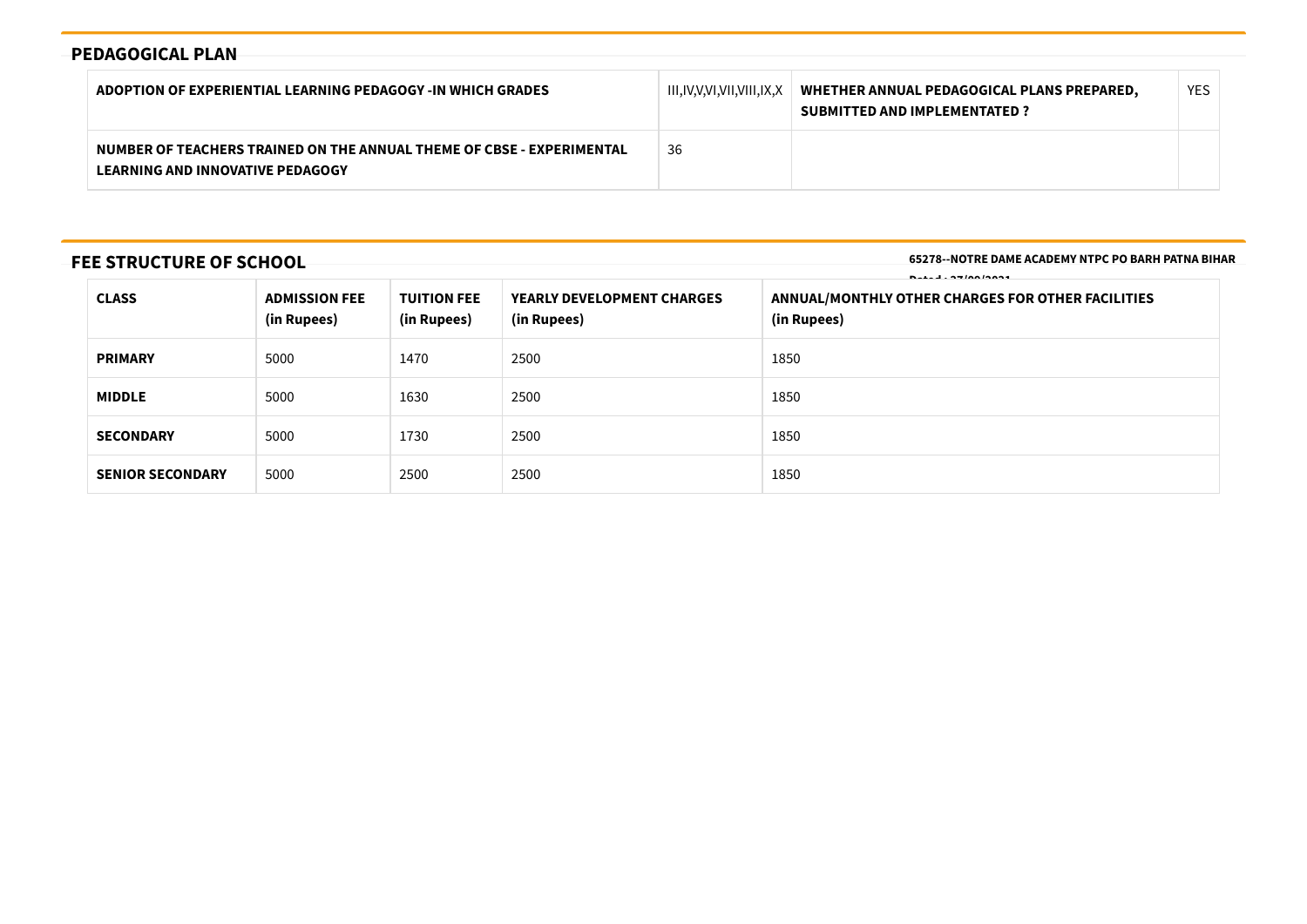# **PHOTO OF SCHOOL**

#### **SCHOOL PHOTOS**

#### **GEO-TAGGED PHOTO**



#### **PLAYGROUND PHOTO**



#### **LIBRARY PHOTO**



**65278--NOTRE DAME ACADEMY NTPC PO BARH PATNA BIHAR**

**Dated :**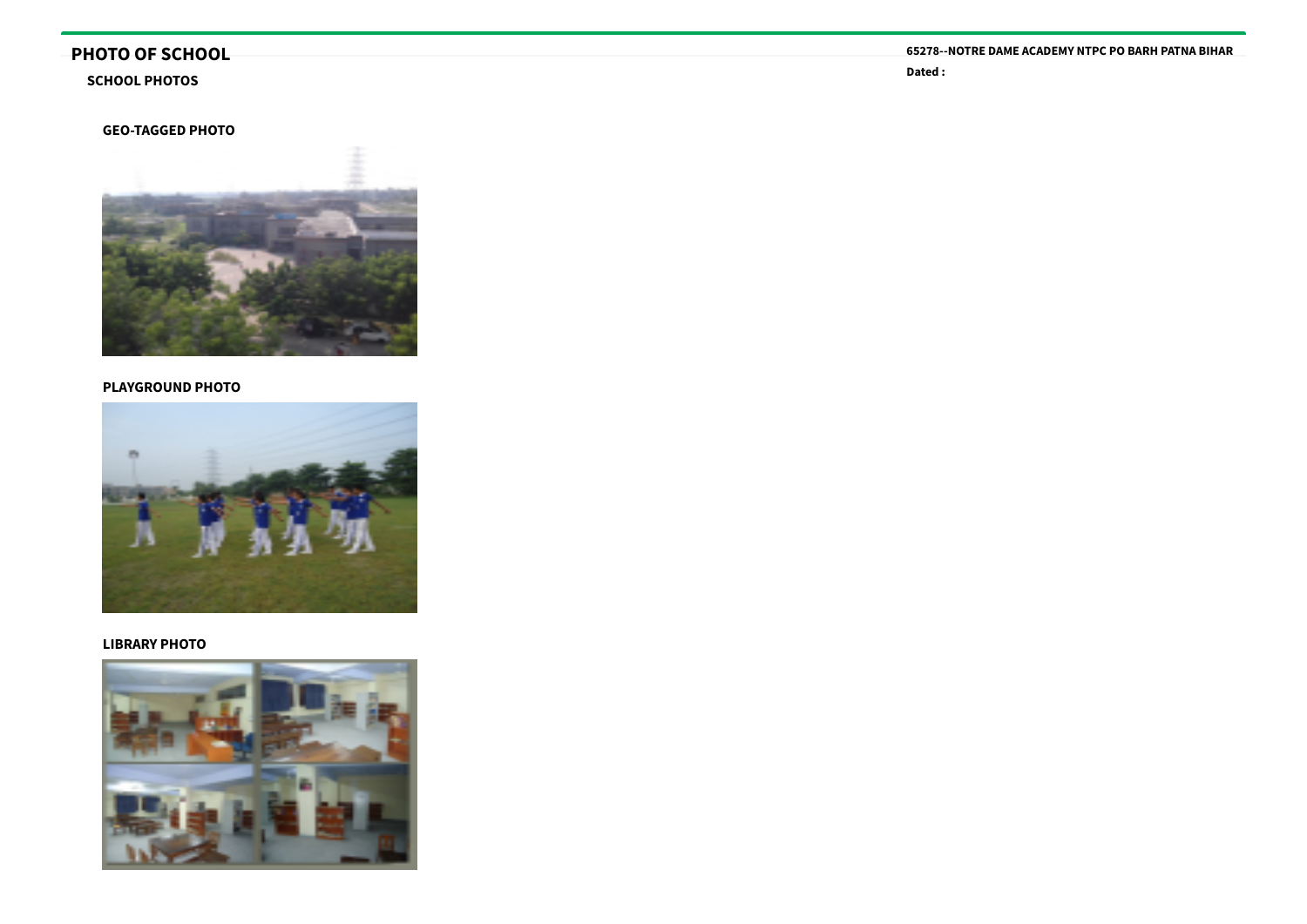#### **SCIENCE LAB PHOTO**



#### **VIDEO**



### **PHYSICS LAB PHOTO**

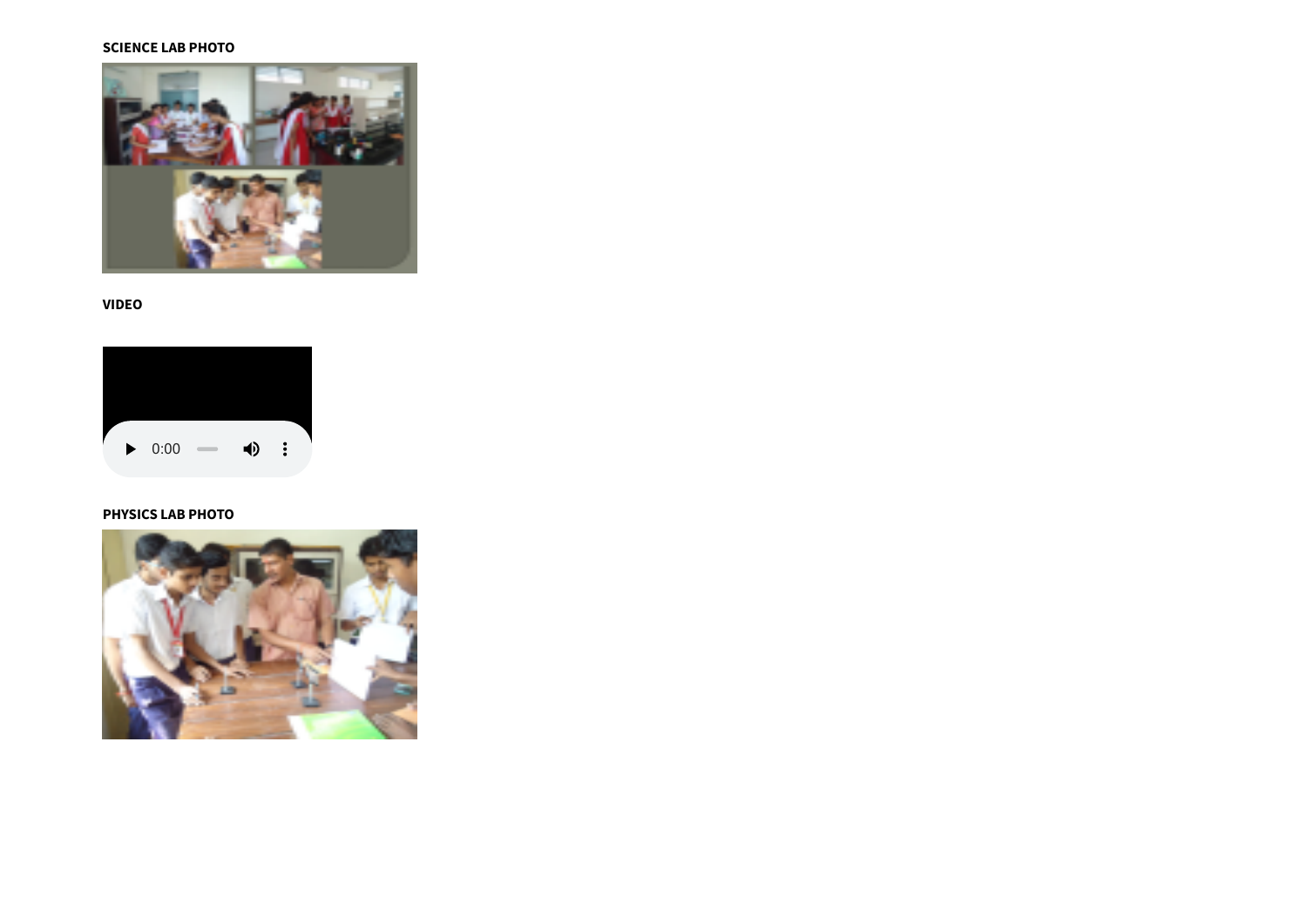#### **CHEMISTRY LAB PHOTO**



### **BIOLOGY LAB PHOTO**



#### **TOILET PHOTO**



# **Dated : 20/09/2021 U-DISE CODE** <sup>10282300808</sup>

**ADDITIONAL INFORMATION 65278--NOTRE DAME ACADEMY NTPC PO BARH PATNA BIHAR**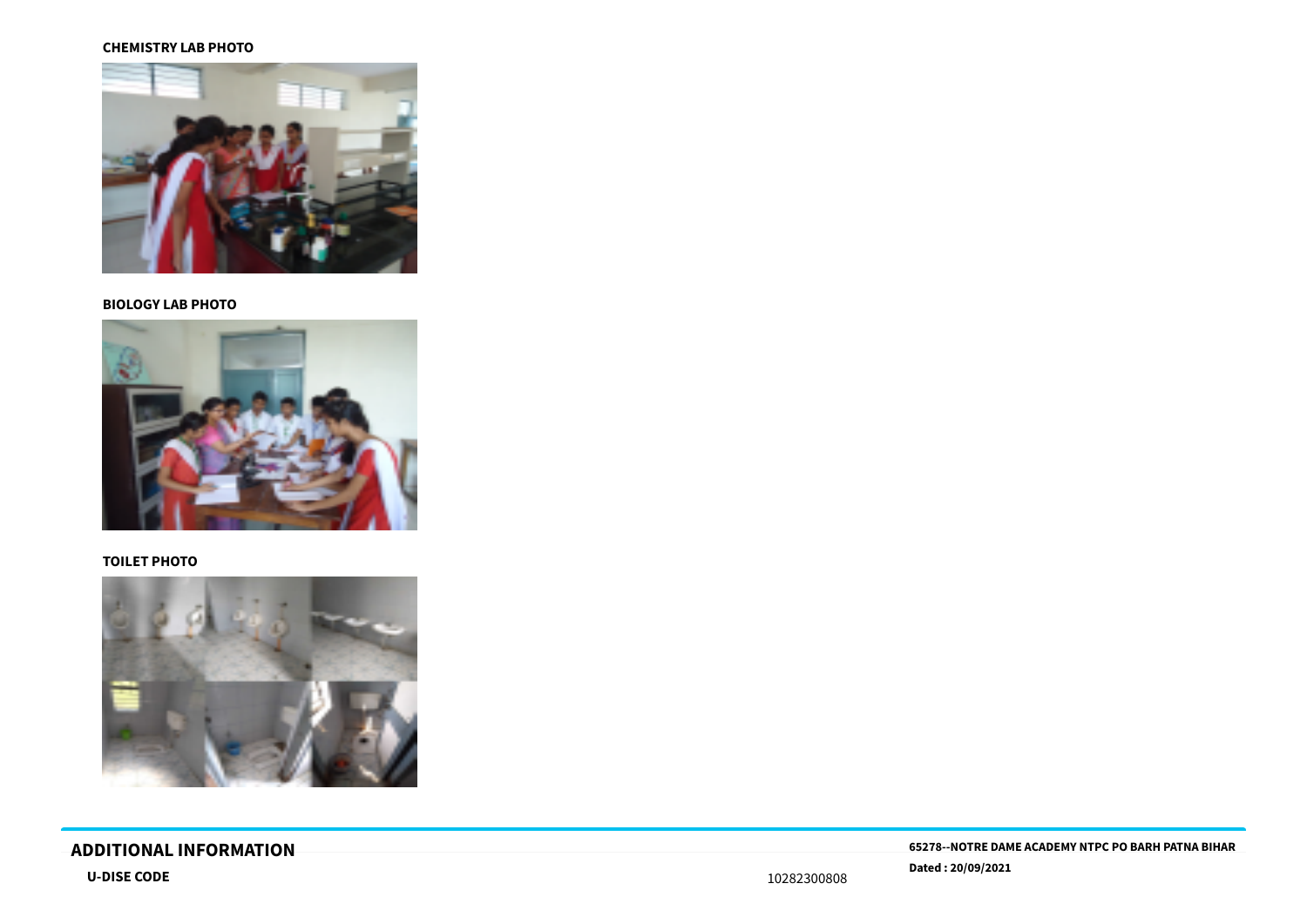| SCHOOL LOCATED IN RURAL OR URBAN AREA                             | <b>RURAL</b>       |
|-------------------------------------------------------------------|--------------------|
| <b>HABITATION NAME/MOHALLA</b>                                    | <b>NTPC CAMPUS</b> |
| VILLAGE NAME (FOR RURAL)/WARD NUMBER (FOR URBAN)                  | <b>DHIVAR</b>      |
| <b>VILLAGE PANCHAYAT NAME (FOR RURAL)</b>                         | <b>DHIVAR</b>      |
| <b>PIN CODE</b>                                                   | 803215             |
| <b>CLUSTER RESOURCE CENTER NAME</b>                               | PANDARAK           |
| <b>CD BLOCK MANDAL/TALUKA NAME</b>                                | PANDARAK           |
| EDUCATIONAL ZONE/MANDAL/TALUKA NAME                               | PANDARAK           |
| <b>ASSEMBLY CONSTITUENCY</b>                                      | <b>MOKAMA</b>      |
| <b>MUNICIPALITY</b>                                               | N/A                |
| IS THIS SCHOOL APPROACHABLE BY ALL WEATHER ROAD                   | <b>YES</b>         |
| <b>IS THIS A SPECIAL SCHOOL FOR CWSN</b>                          | <b>NO</b>          |
| <b>IS THIS A SHIFT SCHOOL</b>                                     | <b>NO</b>          |
| <b>IS THIS A RESIDENTIAL SCHOOL</b>                               | <b>NO</b>          |
| <b>TYPE OF RESIDENTIAL SCHOOL</b>                                 |                    |
| IS THIS A RELIGIOUS MINORITY SCHOOL                               | <b>YES</b>         |
| <b>TYPE OF RELIGIOUS MINORITY SCHOOL</b>                          | <b>CHRISTIAN</b>   |
| NUMBER OF ACADEMIC INSPECTIONS DURING LAST ACADEMIC YEAR          | $\mathbf 0$        |
| NUMBER OF VISITS BY CRC COORDINATOR DURING LAST ACADEMIC YEAR     | $\mathbf 0$        |
| NUMBER OF VISITS BY BLOCK LEVEL OFFICER DURING LAST ACADEMIC YEAR | 0                  |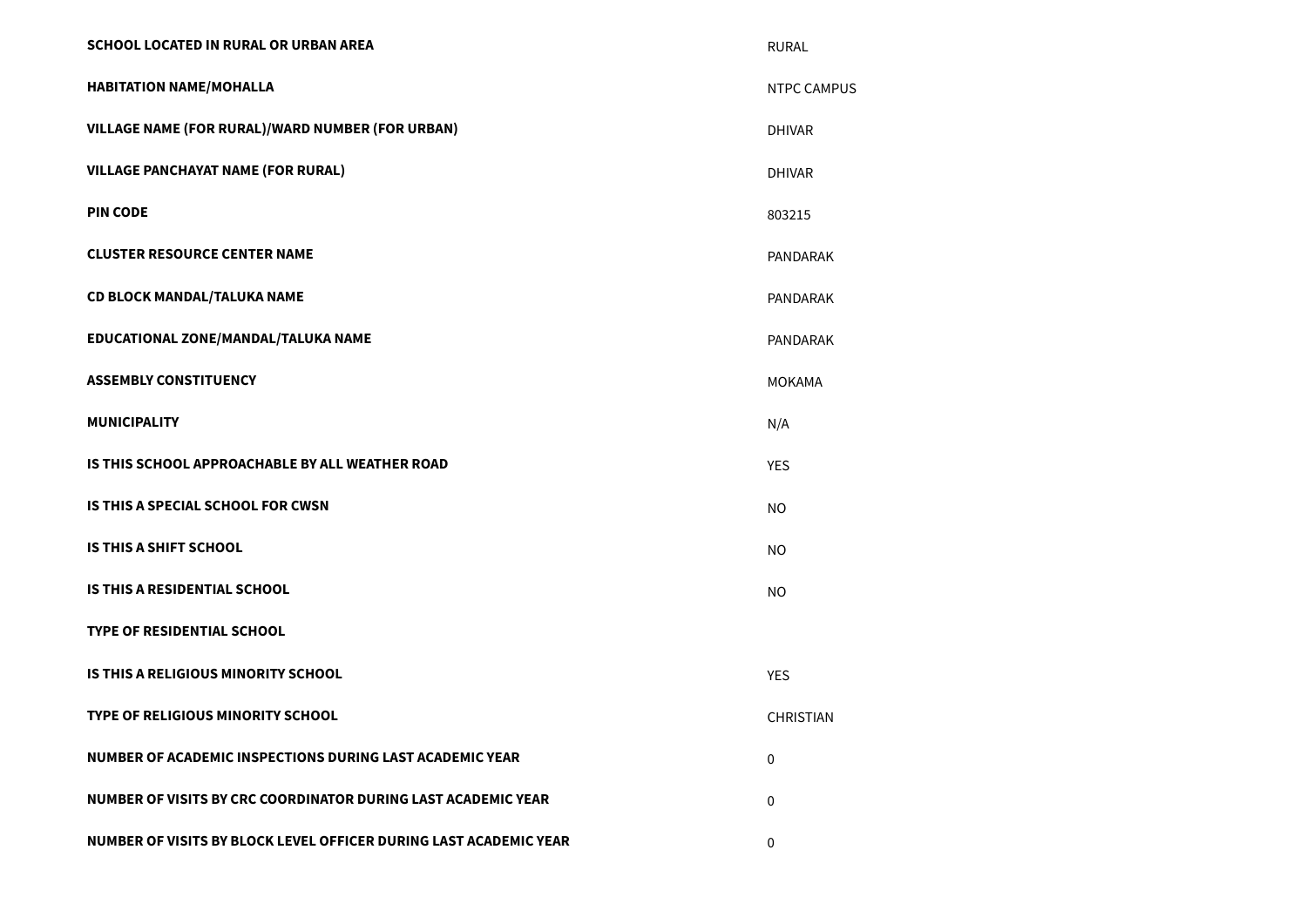| <b>SCHOOL PARTICULARS FOR ELEMENTARY SCHOOLS ONLY</b>                                      | 65278--NOTRE DAME ACADEMY NTPC PO BARH PATNA BIHAR |
|--------------------------------------------------------------------------------------------|----------------------------------------------------|
| NUMBER OF INSTRUCTIONAL DAYS DURING LAST ACADEMIC YEAR                                     | Dated: 20/09/2021<br>212                           |
| <b>SCHOOL HOURS FOR CHILDREN PER DAY (CURRENT YEAR)</b>                                    | 6                                                  |
| <b>SCHOOL HOURS FOR TEACHERS PER DAY (CURRENT YEAR)</b>                                    | $\overline{7}$                                     |
|                                                                                            |                                                    |
| ARE PUPIL CUMULATIVE RECORDS BEING MAINTAINED?                                             | <b>NO</b>                                          |
| ARE PUPIL CUMULATIVE RECORDS SHARED WITH PARENTS?                                          | <b>NO</b>                                          |
| NUMBER OF STUDENTS PROVIDED IN SPECIAL TRAINING (CURRENT YEAR)                             | $\mathbf 0$                                        |
| NUMBER OF STUDENTS ENROLLED IN SPECIAL TRAINING (PREVIOUS YEAR)                            | $\mathbf 0$                                        |
| NUMBER OF STUDENTS COMPLETED SPECIAL TRAINING (PREVIOUS YEAR)                              | $\mathbf 0$                                        |
| HAS SCHOOL MANAGEMENT COMMITTEE (SMC) BEEN CONSTITUTED?                                    | <b>YES</b>                                         |
| LANGUAGES TAUGHT AT PRIMARY STAGE: MENTION THE NAME OF LANGUAGE OPTIONAL                   | ENGLISH, HINDI                                     |
| IS ANGANWADI CENTRE IN OR ADJACENT TO SCHOOL? OPTIONAL                                     |                                                    |
| NUMBER OF MEETINGS HELD BY SMC DURING LAST ACADEMIC YEAR                                   | $\mathbf{1}$                                       |
| WHETHER SMC PREPARE THE SCHOOL DEVELOPMENT PLAN                                            | <b>YES</b>                                         |
| WHETHER SEPARATE BANK ACCOUNT FOR SMC NO IF YES, PROVIDE THESE DETAILS<br><b>BANK NAME</b> |                                                    |
| <b>ACCOUNT HOLDER'S NAME</b>                                                               |                                                    |
| <b>BANK ACCOUNT NUMBER</b>                                                                 |                                                    |
| <b>IFSC CODE</b>                                                                           |                                                    |
|                                                                                            |                                                    |

**WHEN WAS THE TEXTBOOK RECEIVED FOR CURRENT YEAR?**

**WHETHER COMPLETE SET OF FREE TEXT BOOKS FOR TEACHERS LEARNING EQUIPMENT (TLE) RECEIVED?**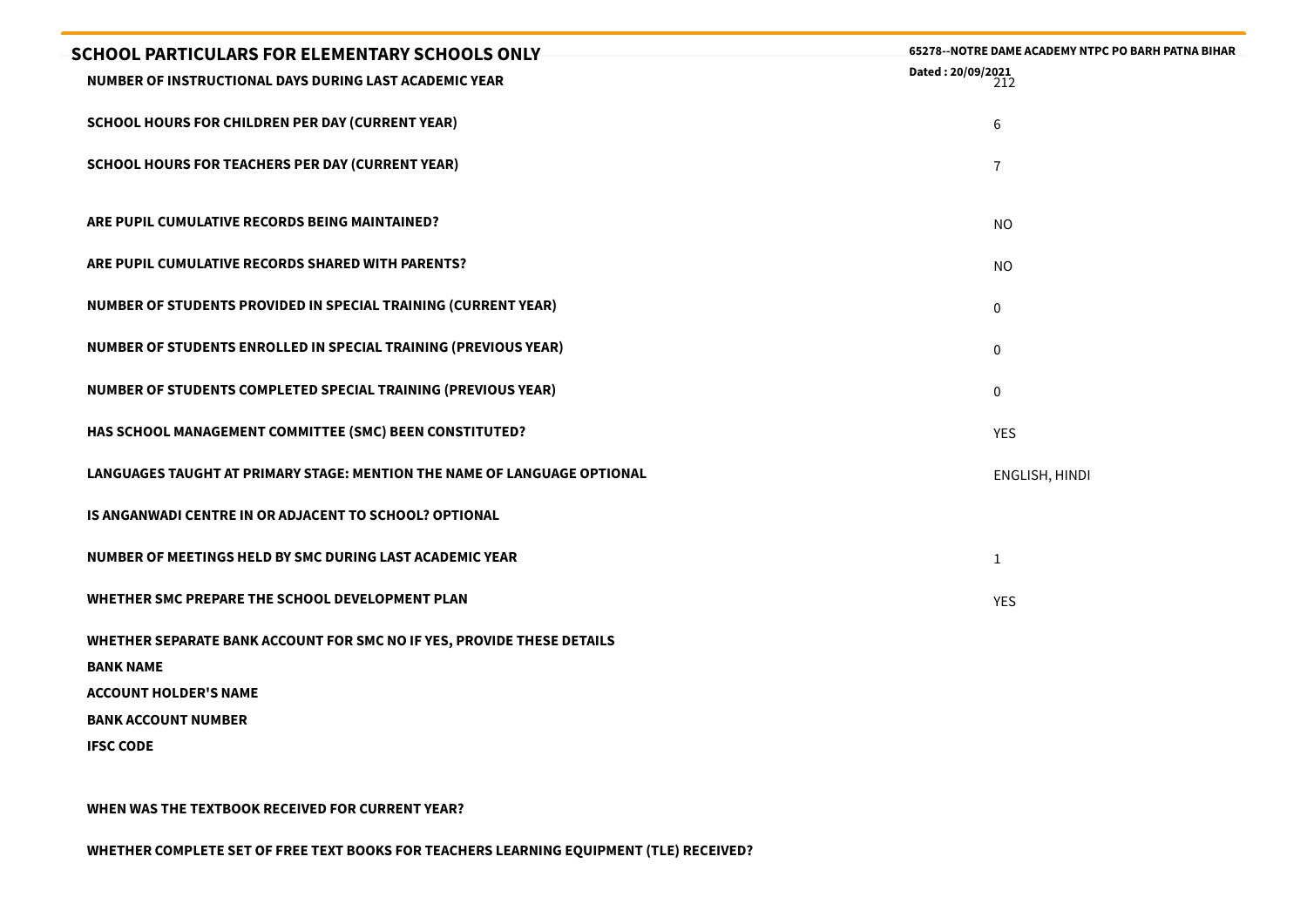**WHETHER PLAY MATERIAL GAMES AND SPORTS MATERIAL AVAILABLE FOR EACH GRADE?** YES

**ARE THE MAJORITY OF PUPILS TAUGHT THROUGH THEIR MOTHER TONGUE AT PRIMARY STAGE? OPTIONAL**

| SCHOOL PARTICULARS FOR SECONDARY AND HIGHER SECONDARY SCHOOLS ONLY<br>NUMBER OF INSTRUCTIONAL DAYS DURING LAST ACADEMIC YEAR | 65278--NOTRE DAME ACADEMY NTPC PO BARH PATNA BIHAR<br>Dated: 20/09/2021<br>217 |
|------------------------------------------------------------------------------------------------------------------------------|--------------------------------------------------------------------------------|
| <b>SCHOOL HOURS FOR CHILDREN PER DAY (CURRENT YEAR)</b>                                                                      | b                                                                              |
| SCHOOL HOURS FOR TEACHERS PER DAY (CURRENT YEAR)                                                                             |                                                                                |
| ARE SCHOOL MANAGEMENT COMMITTEE (SMC) AND SCHOOL MANAGEMENT DEVELOPMENT COMMITTE (SMDC) SAME?                                | <b>YES</b>                                                                     |
| IF NO, UPLOAD DETAILS OF SMDC                                                                                                | <b>VIEW (PdfHandler.aspx?</b><br>FileName=smdc/330282.pdf)                     |

| PHYSICAL FACILITIES AND EQUIPMENTS<br><b>NUMBER OF CLASSROOMS BY CONDITION</b> |                                                                       |                | <b>65278--NOTRE DAME ACADEMY NTPC PO BARH PATNA BIHAR</b><br>Dated: 20/09/2021 |  |
|--------------------------------------------------------------------------------|-----------------------------------------------------------------------|----------------|--------------------------------------------------------------------------------|--|
| <b>PUCCA</b>                                                                   | <b>PARTIALLY PUCCA</b>                                                | <b>KUCHCHA</b> | <b>TENT</b>                                                                    |  |
| 30                                                                             | 0                                                                     | 0              | $\mathbf 0$                                                                    |  |
| 0                                                                              | $\Omega$                                                              | 0              | $\mathbf 0$                                                                    |  |
| 0                                                                              | $\theta$                                                              | 0              | 0                                                                              |  |
|                                                                                | IS LAND AVAILABLE FOR EXPANSION OF SCHOOL ACTIVITIES?                 |                | <b>YES</b>                                                                     |  |
|                                                                                | IS SEPARATE ROOM AVAILABLE FOR PRINCIPAL/HEAD TEACHER?                |                | <b>YES</b>                                                                     |  |
|                                                                                | IS SEPARATE ROOM AVAILABLE FOR VICE PRINCIPAL/ASSISTANT HEAD TEACHER? |                | <b>YES</b>                                                                     |  |
|                                                                                | IS SEPARATE ROOM AVAILABLE FOR CRAFTS/CO CURRICULAR ACTIVITIES?       |                | <b>YES</b>                                                                     |  |
| <b>IS STAFF QUARTERS AVAILABLE?</b>                                            |                                                                       |                | <b>YES</b>                                                                     |  |
|                                                                                | IS HAND WASHING FACILITY AVAILABLE NEAR TOILET/URINALS ?              |                | <b>YES</b>                                                                     |  |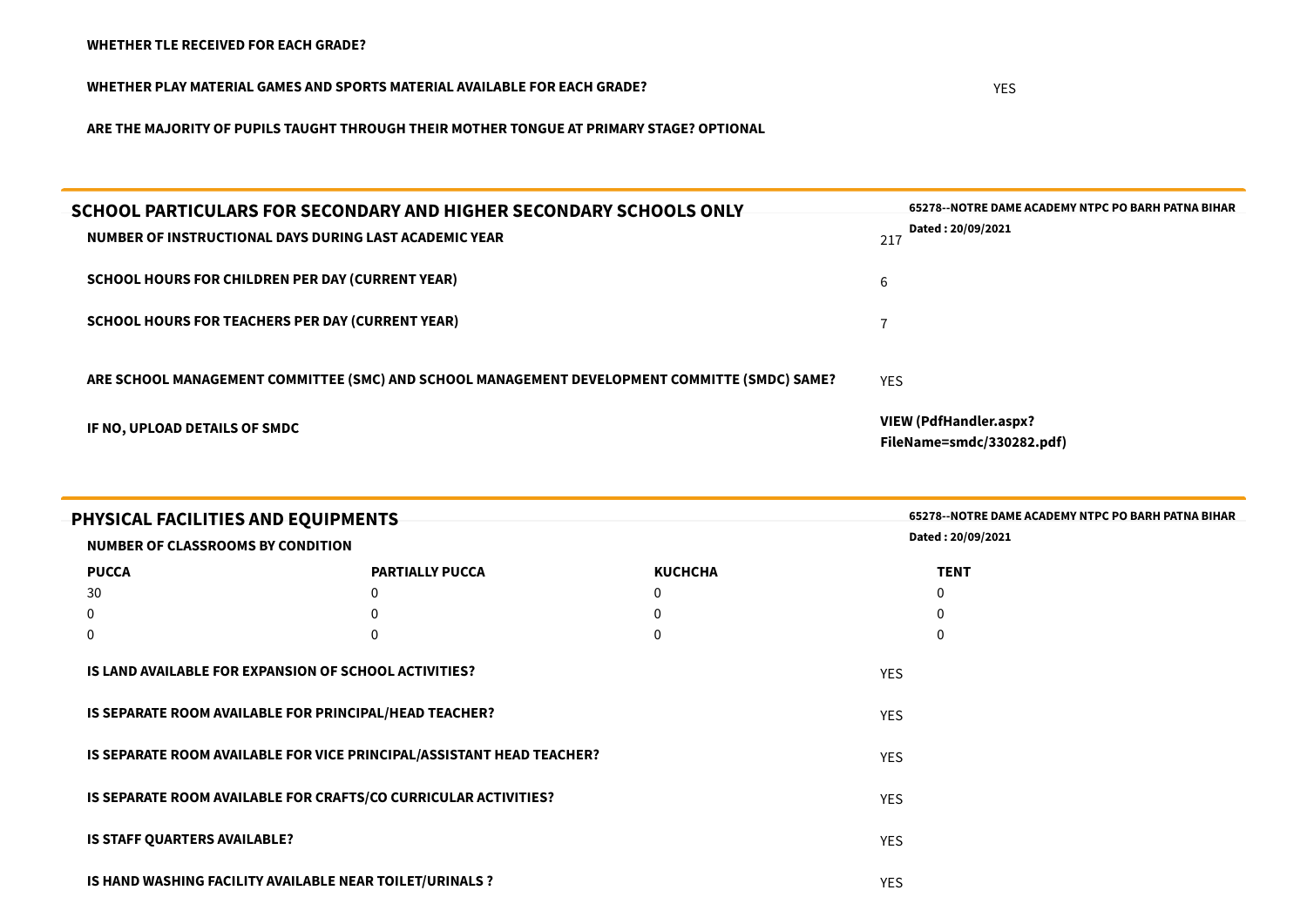### **IS ELECTRICITY CONNECTION AVAILABLE?** YES

| IS AUDIO/VISUAL/PUBLIC ADDRESS SYSTEM AVAILABLE? | <b>YES</b> |
|--------------------------------------------------|------------|
| <b>IS LCD PROJECTOR AVAILABLE?</b>               | <b>YES</b> |
| <b>NUMBER OF AVAILABLE PRINTERS</b>              | 4          |
| <b>SPEED OF AVAILABLE PRINTERS</b>               | 40-60 PPM  |
| NUMBER OF PHOTOCOPIERS AVAILABLE                 | Ŧ          |
| <b>IS LEASE LINE AVAILABLE?</b>                  | <b>YES</b> |
| <b>SPEED OF LEASE LINE (IF AVAILABLE)</b>        | 100        |
| <b>IS SCANNER AVAILABLE?</b>                     | <b>YES</b> |
| IS RAIN WATER HARVESTING IMPLEMENTED?            | <b>NO</b>  |

| <b>ENROLLMENT INFORMATION</b> | 65278--NOTRE DAME ACADEMY NTPC PO BARH PATNA BIHAR |
|-------------------------------|----------------------------------------------------|
| <b>CATEGORY WISE STUDENTS</b> | Dated: 20/09/2021                                  |

| <b>CLASS</b>            | <b>GENERAL</b> | <b>SC</b>                | <b>ST</b>                | <b>OBC</b> |
|-------------------------|----------------|--------------------------|--------------------------|------------|
| <b>PRIMARY</b>          | 268            | 37                       | $\overline{\phantom{0}}$ | 181        |
| <b>MIDDLE</b>           | 169            | 21                       | $\mathbf{\hat{}}$<br>د.  | 78         |
| <b>SECONDARY</b>        | 106            | 11                       | $\mathbf 0$              | 37         |
| <b>SENIOR SECONDARY</b> | 38             | $\overline{\phantom{0}}$ | $\mathbf 0$              | 15         |

#### **MINORITY GROUP WISE STUDENTS**

| CLASS<br>しレハココ<br>. | <b>MUSLIM</b> | DICTIAN<br>---- | <b>SIKH</b> | <b>JAIN</b> | ------ |
|---------------------|---------------|-----------------|-------------|-------------|--------|
| <b>PRIMARY</b>      | 29            | -               |             |             |        |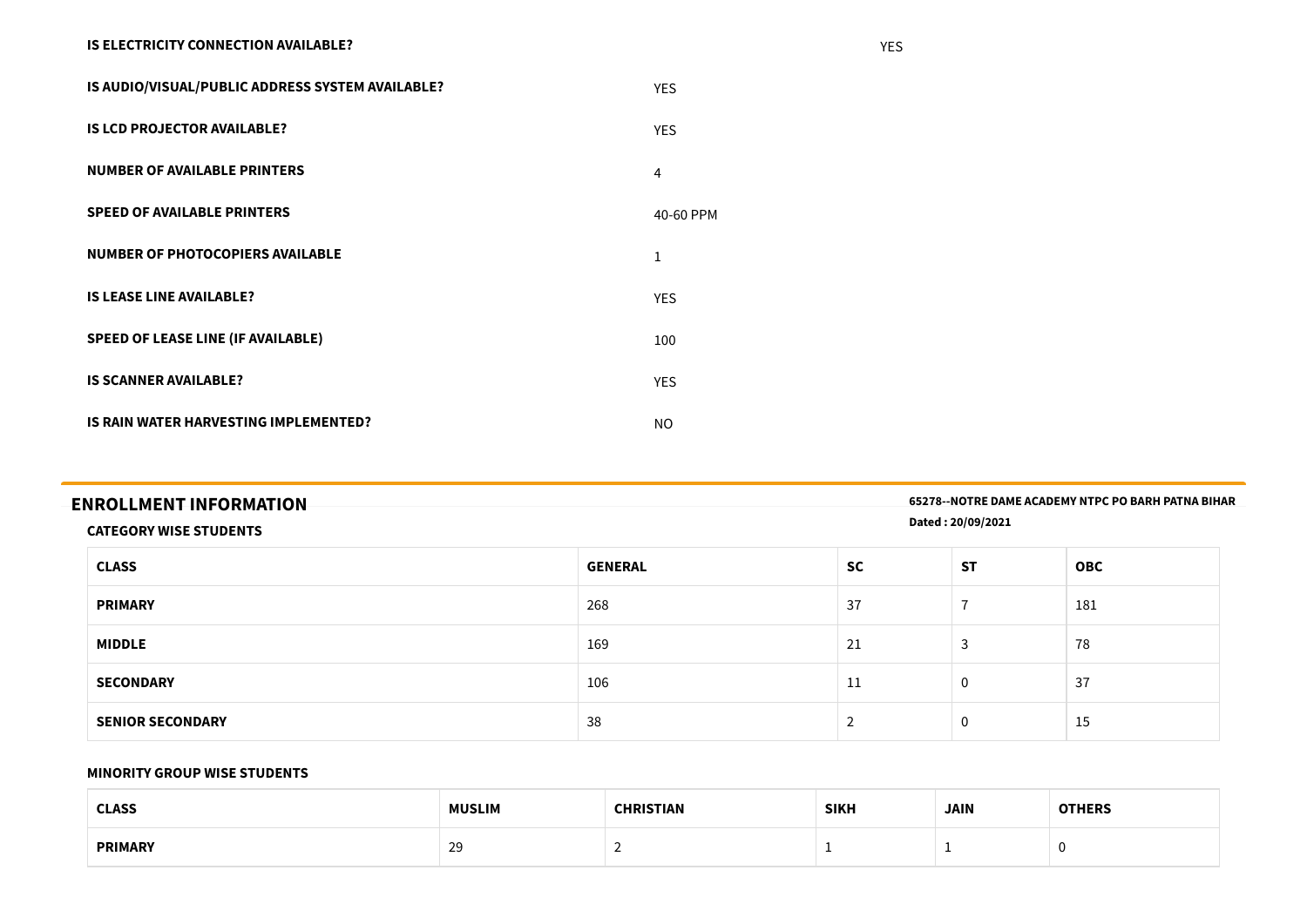| <b>MIDDLE</b>           | 25 |  | v  | v |
|-------------------------|----|--|----|---|
| <b>SECONDARY</b>        | ᆠᆂ |  |    | v |
| <b>SENIOR SECONDARY</b> |    |  | J. | v |

### **CHILDREN WITH SPECIAL NEEDS**

| <b>CLASS</b>   | <b>VISUAL</b><br><b>IMPAIRMENT</b> | <b>SPEECH</b><br><b>IMPAIRMENT</b> | <b>LOCOMOTIVE</b><br><b>IMPAIRMENT</b> | <b>HEARING</b><br><b>IMPAIRMENT</b> | <b>CEREBRAL</b><br><b>PALSY</b> | <b>LEARNING</b><br><b>DISABILITY</b> | <b>AUTISM</b> | <b>MULTIPLE</b><br><b>DISABILITIES</b> |
|----------------|------------------------------------|------------------------------------|----------------------------------------|-------------------------------------|---------------------------------|--------------------------------------|---------------|----------------------------------------|
| 1              | $\overline{0}$                     | $\mathbf 0$                        | $\mathbf 0$                            | $\mathbf 0$                         | $\mathbf 0$                     | $\mathbf 0$                          | $\mathbf 0$   | $\mathbf 0$                            |
| $\overline{2}$ | $\pmb{0}$                          | $\mathbf 0$                        | $\mathbf 0$                            | $\mathbf 0$                         | $\pmb{0}$                       | $\mathbf 0$                          | $\mathbf 0$   | $\mathbf 0$                            |
| $\overline{3}$ | $\mathbf 0$                        | $\mathbf 0$                        | $\mathbf 0$                            | $\mathbf 0$                         | $\mathbf 0$                     | $\mathbf 0$                          | $\mathbf 0$   | $\mathbf 0$                            |
| 4              | $\pmb{0}$                          | $\mathbf 0$                        | $\pmb{0}$                              | $\pmb{0}$                           | $\pmb{0}$                       | $\boldsymbol{0}$                     | $\mathbf 0$   | $\pmb{0}$                              |
| 5              | $\mathbf 0$                        | 0                                  | $\mathbf 0$                            | $\mathbf 0$                         | $\mathbf 0$                     | $\mathbf 0$                          | $\mathbf 0$   | $\mathbf 0$                            |
| 6              | $\pmb{0}$                          | $\mathbf 0$                        | $\mathbf 0$                            | $\mathbf 0$                         | $\pmb{0}$                       | $\mathbf 0$                          | $\mathbf{0}$  | $\mathbf 0$                            |
| $\overline{7}$ | $\mathbf 0$                        | $\mathbf 0$                        | $\mathbf 0$                            | $\pmb{0}$                           | $\mathbf 0$                     | $\mathbf 0$                          | $\mathbf 0$   | $\mathbf 0$                            |
| 8              | $\pmb{0}$                          | $\mathbf 0$                        | $\mathbf 0$                            | $\pmb{0}$                           | $\pmb{0}$                       | $\mathbf 0$                          | $\mathbf{1}$  | $\pmb{0}$                              |
| 9              | $\mathbf 0$                        | $\mathbf 0$                        | $\mathbf 0$                            | $\mathbf 0$                         | $\mathbf 0$                     | $\mathbf 0$                          | $\mathbf 0$   | $\mathbf 0$                            |
| 10             | $\mathbf 0$                        | $\mathbf 0$                        | $\mathbf 0$                            | $\mathbf 0$                         | $\mathbf 0$                     | $\mathbf 0$                          | $\mathbf{0}$  | $\mathbf 0$                            |
| 11             | $\mathbf 0$                        | $\mathbf 0$                        | $\mathbf{1}$                           | $\pmb{0}$                           | $\mathbf 0$                     | $\mathbf 0$                          | $\mathbf 0$   | $\mathbf 0$                            |
| 12             | $\mathbf 0$                        | $\mathbf 0$                        | $\bf{0}$                               | $\pmb{0}$                           | $\pmb{0}$                       | $\mathbf 0$                          | $\mathbf 0$   | $\mathbf 0$                            |

| -MID DAY MEAL INFORMATION (Only for Government and Aided Schools) | 65278--NOTRE DAME ACADEMY NTPC PO BARH PATNA BIHAR                         |
|-------------------------------------------------------------------|----------------------------------------------------------------------------|
| <b>STATUS OF KITCHEN SHED</b> (If meal prepared in school)        | Dated: 20/09/2021<br><b>SOURCE OF MDM</b> (If meal not prepared in school) |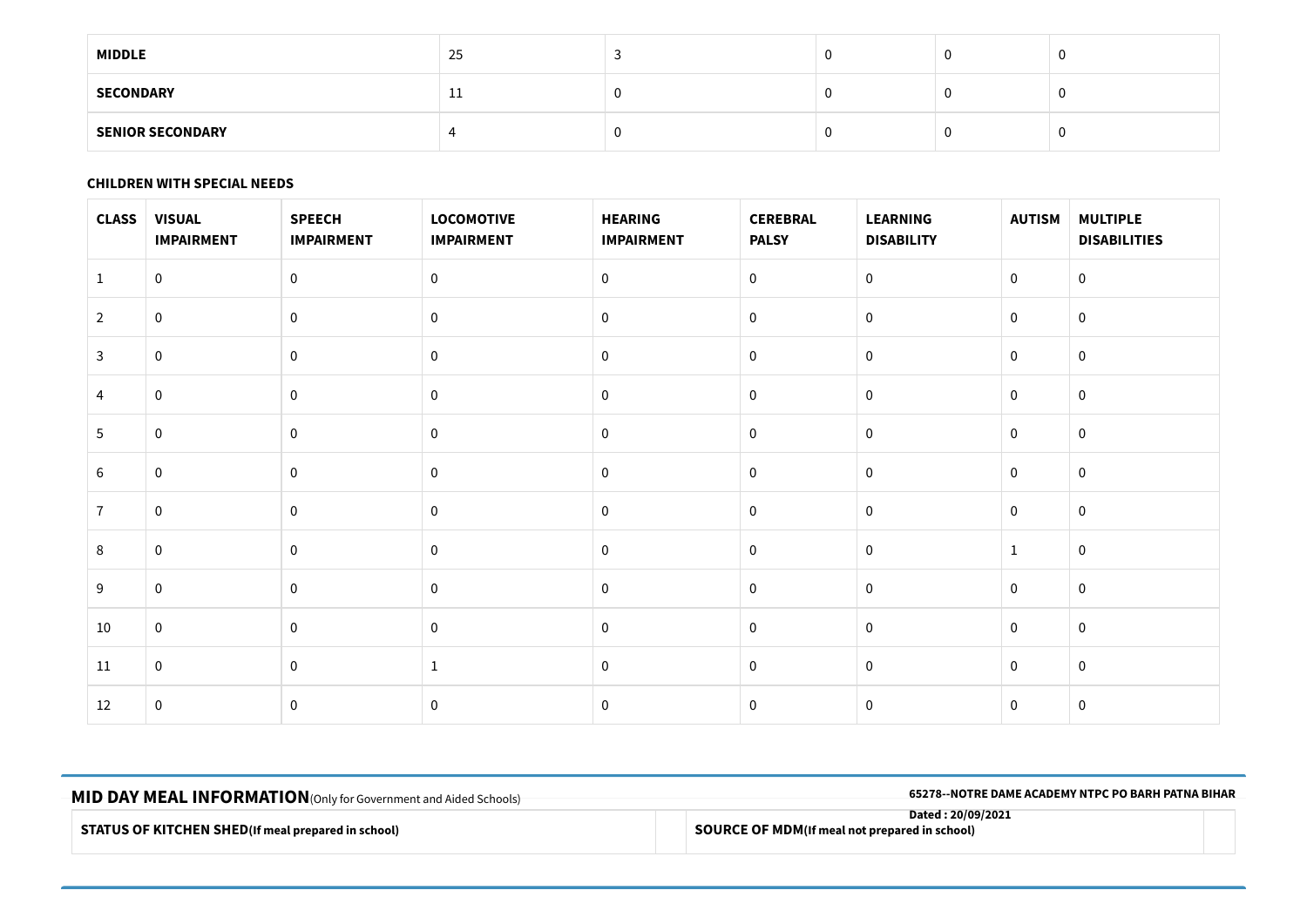| <b>SPORTS INFORMATION</b>           |                   |                |                   |                |         |                 |                  |                                            |             | -65278--NOTRE DAME ACADEMY NTPC PO BARH PATNA BIHAR- |
|-------------------------------------|-------------------|----------------|-------------------|----------------|---------|-----------------|------------------|--------------------------------------------|-------------|------------------------------------------------------|
| <b>ATHLETICS</b><br><b>AEROBICS</b> | <b>BASKETBALL</b> | <b>CHESS</b>   | <b>FOOTBALL</b>   | <b>HANDBAL</b> | JUDO    | <b>KHO KHO</b>  | <b>SWIMMING</b>  | <b>TABLE TENNIS<sup>00</sup>VOLLEYBALL</b> |             |                                                      |
| <b>ARCHERY</b><br><b>BADMINTON</b>  | <b>BOXING</b>     | <b>CRICKET</b> | <b>GYMNASTICS</b> | <b>HOCKEY</b>  | KABADDI | <b>SHOOTING</b> | <b>TAEKWONDO</b> | <b>TENNIS</b>                              | <b>YOGA</b> |                                                      |

**DOES THE SCHOOL HAVE A MANDATORY SPORTS/GAMES PERIOD FROM CLASS 1 TO 12 EVERY DAY ? YES**

**FACILITY INFORMATION 65278--NOTRE DAME ACADEMY NTPC PO BARH PATNA BIHAR Dated : 20/09/2021**

#### **FACILITY PROVIDED TO PRIMARY STUDENTS**

| <b>FACILITY</b>          | <b>GENERAL</b> | <b>SC</b> | <b>ST</b> | <b>OBC</b> | <b>MUSLIM MINORITY</b> |
|--------------------------|----------------|-----------|-----------|------------|------------------------|
| FREE TEXT BOOKS          | 0              |           | $\Omega$  | 0          | 0                      |
| FREE UNIFORMS            | 0              |           | 0         | 0          | 0                      |
| STATE DEFINED INCENTIVES | 0              |           | 0         | 0          | 0                      |
|                          |                |           |           |            |                        |

#### **FACILITY PROVIDED TO UPPER PRIMARY STUDENTS**

| <b>FACILITY</b>          | <b>GENERAL</b> | <b>SC</b> | <b>ST</b> | <b>OBC</b> | <b>MUSLIM MINORITY</b> |
|--------------------------|----------------|-----------|-----------|------------|------------------------|
| <b>FREE TEXT BOOKS</b>   | $\mathbf{0}$   |           | 0         |            |                        |
| <b>FREE UNIFORMS</b>     | 0              |           | 0         |            |                        |
| STATE DEFINED INCENTIVES | $\mathbf 0$    | u         | 0         |            | U                      |

#### **FACILITY PROVIDED TO CWSN STUDENTS**

| <b>FACILITY</b>          | <b>ELEMENTARY</b> | <b>SECONDARY</b> | <b>HIGHER SECONDARY</b> |
|--------------------------|-------------------|------------------|-------------------------|
| <b>BRAILL BOOKS/KITS</b> |                   | 0                |                         |
| LOW VISION KIT           |                   | 0                |                         |
| <b>BRACES</b>            |                   | 0                |                         |